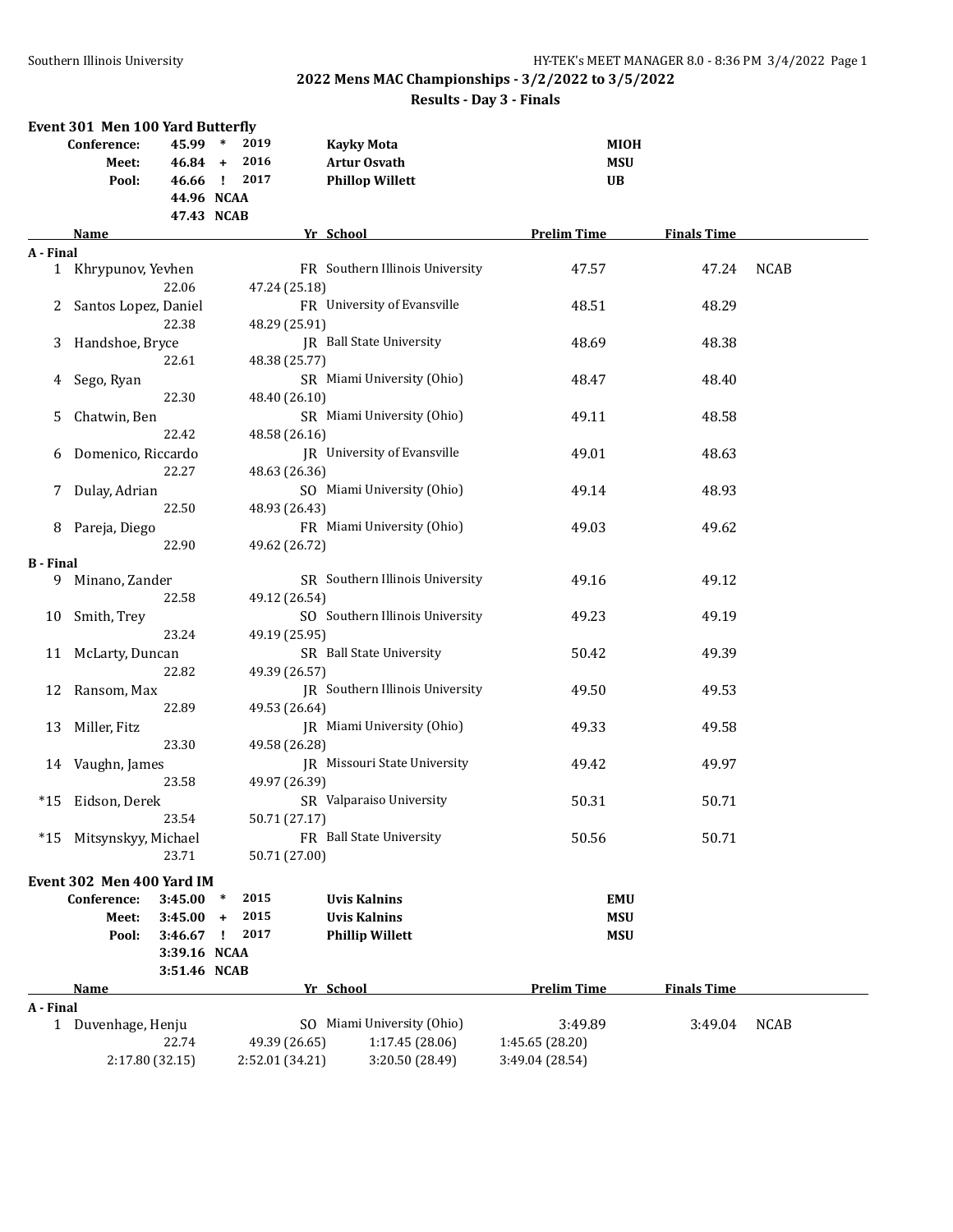**Results - Day 3 - Finals**

### **A - Final ... (Event 302 Men 400 Yard IM)**

|                  | <b>Name</b>              | Yr School       |                                             | <b>Prelim Time</b>         | <b>Finals Time</b> |             |
|------------------|--------------------------|-----------------|---------------------------------------------|----------------------------|--------------------|-------------|
|                  | 2 Huskey, Aj             |                 | SO Missouri State University                | 3:54.72                    | 3:49.51            | <b>NCAB</b> |
|                  | 23.63                    | 50.61 (26.98)   | 1:19.87 (29.26)                             | 1:49.15 (29.28)            |                    |             |
|                  | 2:21.99 (32.84)          | 2:55.38 (33.39) | 3:23.49 (28.11)                             | 3:49.51 (26.02)            |                    |             |
| 3                | Moffatt, Dylan           |                 | SO Missouri State University                | 3:53.94                    | 3:51.04            | <b>NCAB</b> |
|                  | 24.36                    | 51.83 (27.47)   | 1:21.90 (30.07)                             | 1:51.67 (29.77)            |                    |             |
|                  | 2:25.07 (33.40)          | 2:58.73 (33.66) | 3:25.28 (26.55)                             | 3:51.04 (25.76)            |                    |             |
|                  | 4 Lewis, Tyler           |                 | JR Missouri State University                | 3:57.34                    | 3:53.06            |             |
|                  | 24.75                    | 52.87 (28.12)   | 1:22.82 (29.95)                             | 1:53.13 (30.31)            |                    |             |
|                  | 2:25.54 (32.41)          | 2:58.76 (33.22) | 3:26.16 (27.40)                             | 3:53.06 (26.90)            |                    |             |
| 5.               | Bann, Zach               |                 | FR Miami University (Ohio)                  | 3:58.28                    | 3:56.73            |             |
|                  | 24.34                    | 53.05 (28.71)   | 1:23.16 (30.11)                             | 1:52.35 (29.19)            |                    |             |
|                  | 2:26.24 (33.89)          | 3:00.88 (34.64) | 3:29.49 (28.61)                             | 3:56.73 (27.24)            |                    |             |
|                  | 6 Marshall, Ian          |                 | JR Southern Illinois University             | 3:58.01                    | 3:56.90            |             |
|                  | 25.98                    | 55.11 (29.13)   | 1:26.07 (30.96)                             | 1:56.28 (30.21)            |                    |             |
|                  | 2:29.89 (33.61)          | 3:03.52 (33.63) | 3:31.39 (27.87)                             | 3:56.90 (25.51)            |                    |             |
|                  | 7 Hassan, Selim          |                 | FR Southern Illinois University             | 3:59.13                    | 3:58.95            |             |
|                  | 25.36                    | 54.15 (28.79)   | 1:24.76 (30.61)                             | 1:54.69 (29.93)            |                    |             |
|                  | 2:29.04 (34.35)          | 3:03.73 (34.69) | 3:31.76 (28.03)                             | 3:58.95 (27.19)            |                    |             |
|                  | 8 Flessner, Sam          |                 | JR Southern Illinois University             | 3:58.21                    | 4:00.50            |             |
|                  | 26.38                    | 56.10 (29.72)   | 1:28.02 (31.92)                             | 1:59.53 (31.51)            |                    |             |
|                  | 2:32.14 (32.61)          | 3:05.49 (33.35) | 3:33.78 (28.29)                             | 4:00.50 (26.72)            |                    |             |
| <b>B</b> - Final |                          |                 |                                             |                            |                    |             |
|                  | 9 Rosin, Yonatan         |                 | FR Miami University (Ohio)                  | 4:01.81                    | 3:58.51            |             |
|                  | 25.26                    | 54.13 (28.87)   | 1:25.03 (30.90)                             | 1:55.82 (30.79)            |                    |             |
|                  | 2:30.35 (34.53)          | 3:04.92 (34.57) | 3:32.22 (27.30)                             | 3:58.51 (26.29)            |                    |             |
|                  | 10 Zishka, Zach          |                 | SO Ball State University                    | 4:02.33                    | 4:00.12            |             |
|                  | 25.21                    | 54.01 (28.80)   | 1:24.78 (30.77)                             | 1:54.80 (30.02)            |                    |             |
|                  | 2:28.99 (34.19)          | 3:04.11(35.12)  | 3:32.87 (28.76)                             | 4:00.12 (27.25)            |                    |             |
|                  | 11 Berzai, Andrew        |                 | FR Valparaiso University                    | 4:00.92                    | 4:00.78            |             |
|                  | 25.17                    | 53.83 (28.66)   | 1:26.14 (32.31)                             | 1:57.35 (31.21)            |                    |             |
|                  | 2:30.40 (33.05)          | 3:04.31 (33.91) | 3:33.12 (28.81)<br>FR Ball State University | 4:00.78 (27.66)            |                    |             |
|                  | 12 Kruglov, Max<br>25.69 | 54.14 (28.45)   | 1:25.11 (30.97)                             | 4:04.30<br>1:55.65 (30.54) | 4:01.48            |             |
|                  | 2:30.32 (34.67)          | 3:05.42(35.10)  | 3:33.94 (28.52)                             | 4:01.48 (27.54)            |                    |             |
|                  | 13 Killian, David        |                 | SR University of Evansville                 | 4:05.10                    | 4:02.72            |             |
|                  | 26.00                    | 55.05 (29.05)   | 1:25.09 (30.04)                             | 1:55.29 (30.20)            |                    |             |
|                  | 2:30.95 (35.66)          | 3:06.82 (35.87) | 3:34.97 (28.15)                             | 4:02.72 (27.75)            |                    |             |
|                  | 14 Welker, Ethan         |                 | FR Valparaiso University                    | 4:07.14                    | 4:06.27            |             |
|                  | 25.92                    | 55.18 (29.26)   | 1:27.20 (32.02)                             | 1:58.56 (31.36)            |                    |             |
|                  | 2:33.79 (35.23)          | 3:09.42 (35.63) | 3:39.09 (29.67)                             | 4:06.27 (27.18)            |                    |             |
|                  | 15 Vaughn, James         |                 | JR Missouri State University                | 4:06.72                    | 4:08.10            |             |
|                  | 25.84                    | 54.49 (28.65)   | 1:27.20 (32.71)                             | 1:59.41 (32.21)            |                    |             |
|                  | 2:34.45 (35.04)          | 3:09.94 (35.49) | 3:39.78 (29.84)                             | 4:08.10 (28.32)            |                    |             |
|                  | 16 Tan, Ee               |                 | SR University of Evansville                 | 4:13.92                    | 4:16.78            |             |
|                  | 25.13                    | 54.08 (28.95)   | 1:27.25 (33.17)                             | 2:00.25 (33.00)            |                    |             |
|                  | 2:37.29 (37.04)          | 3:14.70 (37.41) | 3:46.20 (31.50)                             | 4:16.78 (30.58)            |                    |             |
|                  |                          |                 |                                             |                            |                    |             |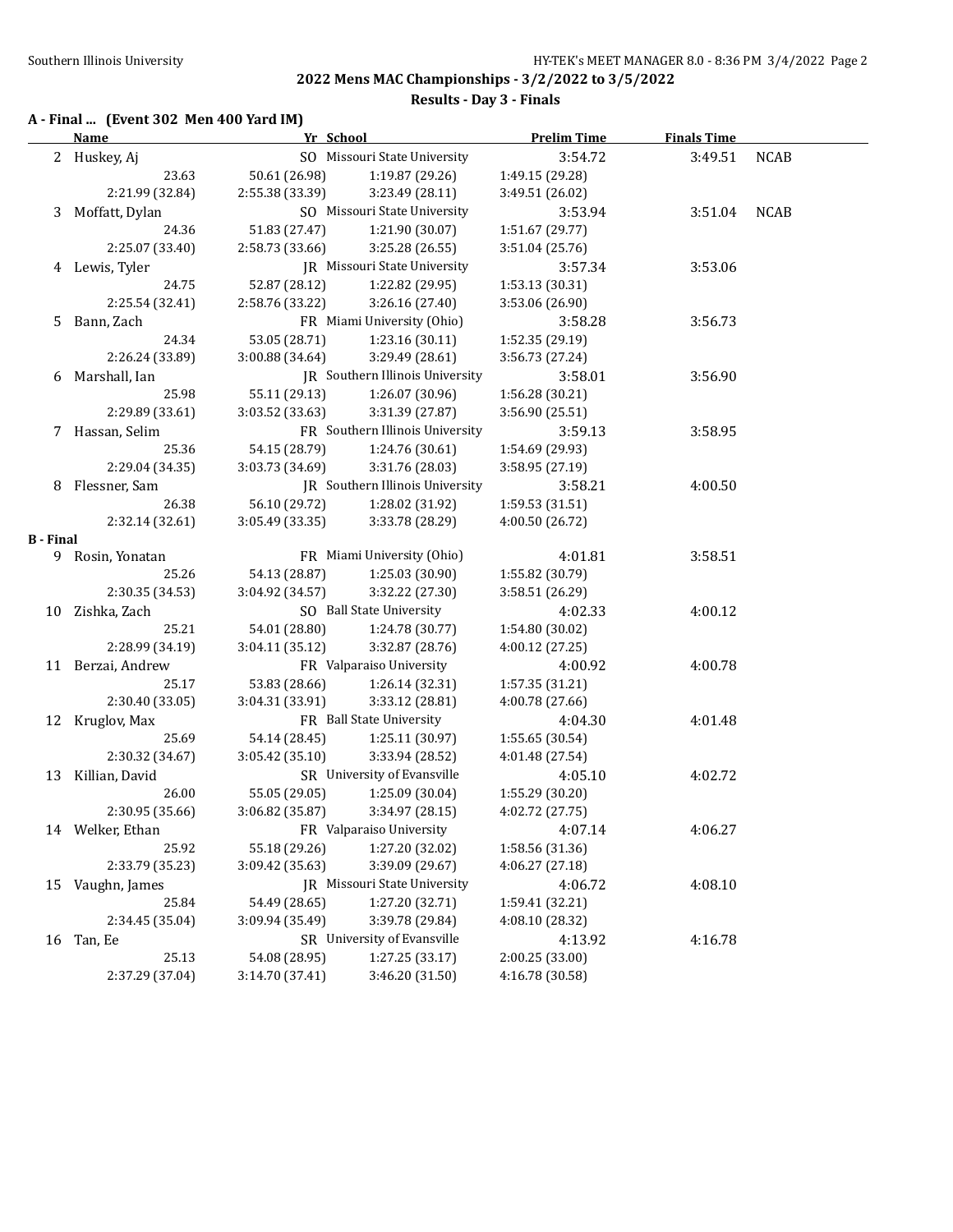### **Results - Day 3 - Finals**

|                  | Event 303 Men 200 Yard Freestyle    |                          |              |               |                                        |                          |                    |             |
|------------------|-------------------------------------|--------------------------|--------------|---------------|----------------------------------------|--------------------------|--------------------|-------------|
|                  | Conference:                         | 1:34.20                  | $\ast$       | 2016          | <b>Andrew Henry</b>                    | <b>EMU</b>               |                    |             |
|                  | Meet:                               | $1:34.20 +$              |              | 2015          | <b>Andrew Henry</b>                    | <b>EMU</b>               |                    |             |
|                  | Pool:                               | 1:36.45                  | $\mathbf{I}$ | 2013          | <b>Brian Moore</b>                     | <b>EMU</b>               |                    |             |
|                  |                                     | 1:32.05 NCAA             |              |               |                                        |                          |                    |             |
|                  |                                     | 1:36.32 NCAB             |              |               |                                        |                          |                    |             |
|                  | Name                                |                          |              |               | Yr School                              | <b>Prelim Time</b>       | <b>Finals Time</b> |             |
| A - Final        |                                     |                          |              |               |                                        |                          |                    |             |
|                  | 1 Suzuki, Brunno                    |                          |              |               | FR Missouri State University           | 1:39.66                  | 1:37.03            |             |
|                  |                                     | 22.70                    |              | 47.02 (24.32) | 1:11.99 (24.97)                        | 1:37.03 (25.04)          |                    |             |
|                  | 2 Krawczyk, Pawel                   |                          |              |               | SR Missouri State University           | 1:37.59                  | 1:37.41            |             |
|                  |                                     | 22.86                    |              | 47.49 (24.63) | 1:12.44 (24.95)                        | 1:37.41 (24.97)          |                    |             |
| 3                | Chavez, William                     |                          |              |               | SO Southern Illinois University        | 1:38.59                  | 1:37.90            |             |
|                  |                                     | 23.20                    |              | 48.01 (24.81) | 1:12.93 (24.92)                        | 1:37.90 (24.97)          |                    |             |
|                  | 4 Djokovic, Uros                    |                          |              |               | SO Miami University (Ohio)             | 1:38.55                  | 1:38.07            |             |
|                  |                                     | 22.82                    |              | 47.54 (24.72) | 1:12.86 (25.32)                        | 1:38.07 (25.21)          |                    |             |
| 5.               | May, Dominic                        |                          |              |               | SR Valparaiso University               | 1:39.30                  | 1:38.40            |             |
|                  |                                     | 23.28                    |              | 48.03 (24.75) | 1:13.17 (25.14)                        | 1:38.40 (25.23)          |                    |             |
|                  |                                     |                          |              |               | SR Missouri State University           | 1:39.43                  |                    |             |
| 6                | Cury, Arthur                        | 22.69                    |              |               |                                        |                          | 1:38.86            |             |
|                  |                                     |                          |              | 47.88 (25.19) | 1:13.70 (25.82)                        | 1:38.86 (25.16)          |                    |             |
| 7.               | Santiago, Alex                      |                          |              |               | FR Southern Illinois University        | 1:39.13                  | 1:39.36            |             |
|                  |                                     | 22.21                    |              | 47.67 (25.46) | 1:13.28(25.61)                         | 1:39.36 (26.08)          |                    |             |
|                  | 8 Hill, Jonathan                    |                          |              |               | JR Missouri State University           | 1:39.69                  | 1:42.11            |             |
|                  |                                     | 22.88                    |              | 48.19 (25.31) | 1:14.55(26.36)                         | 1:42.11 (27.56)          |                    |             |
| <b>B</b> - Final |                                     |                          |              |               |                                        |                          |                    |             |
| 9.               | Wamsley, Nic                        |                          |              |               | SR Miami University (Ohio)             | 1:40.80                  | 1:39.09            |             |
|                  |                                     | 22.36                    |              | 47.28 (24.92) | 1:13.03(25.75)                         | 1:39.09 (26.06)          |                    |             |
| 10               | Menkhaus, Oskar                     |                          |              |               | SR University of Evansville            | 1:40.30                  | 1:39.60            |             |
|                  |                                     | 23.07                    |              | 48.69 (25.62) | 1:14.32 (25.63)                        | 1:39.60 (25.28)          |                    |             |
|                  | 11 Herczeg, Jack                    |                          |              |               | SO Miami University (Ohio)             | 1:39.76                  | 1:39.63            |             |
|                  |                                     | 22.16                    |              | 47.19 (25.03) | 1:13.54 (26.35)                        | 1:39.63 (26.09)          |                    |             |
| 12               | Yeap, Zheng Yang                    |                          |              |               | SR Southern Illinois University        | 1:40.19                  | 1:39.64            |             |
|                  |                                     | 23.62                    |              | 48.57 (24.95) | 1:13.93 (25.36)                        | 1:39.64 (25.71)          |                    |             |
| 13               | Maurer, Aiden                       |                          |              |               | JR Ball State University               | 1:40.06                  | 1:40.17            |             |
|                  |                                     | 22.81                    |              | 47.67 (24.86) | 1:14.03 (26.36)                        | 1:40.17 (26.14)          |                    |             |
|                  | 14 Yang, Terry                      |                          |              |               | JR Southern Illinois University        | 1:40.16                  | 1:40.24            |             |
|                  |                                     | 22.47                    |              | 47.31 (24.84) | 1:13.17(25.86)                         | 1:40.24 (27.07)          |                    |             |
|                  | 15 Hodgins, Reese                   |                          |              |               | FR Missouri State University           | 1:40.42                  | 1:41.30            |             |
|                  |                                     | 23.12                    |              |               | 48.12 (25.00) 1:14.12 (26.00)          | 1:41.30 (27.18)          |                    |             |
|                  | 16 Kay, Grant                       |                          |              |               | SO University of Evansville            | 1:40.46                  | 1:41.57            |             |
|                  |                                     | 23.31                    |              | 49.12 (25.81) | 1:15.38(26.26)                         | 1:41.57 (26.19)          |                    |             |
|                  |                                     |                          |              |               |                                        |                          |                    |             |
|                  | Event 304 Men 100 Yard Breaststroke |                          | $\ast$       | 2018          |                                        |                          |                    |             |
|                  | Conference:<br>Meet:                | 51.93<br>51.93           | $\ddot{}$    | 2018          | <b>Blair Bish</b><br><b>Blair Bish</b> | <b>MSU</b><br><b>MSU</b> |                    |             |
|                  |                                     |                          |              | 2017          |                                        | <b>UB</b>                |                    |             |
|                  | Pool:                               | 53.61 !                  |              |               | Itai De La Vega                        |                          |                    |             |
|                  |                                     | 51.59 NCAA<br>54.27 NCAB |              |               |                                        |                          |                    |             |
|                  | <u>Name</u>                         |                          |              |               | Yr School                              | <b>Prelim Time</b>       | <b>Finals Time</b> |             |
| A - Final        |                                     |                          |              |               |                                        |                          |                    |             |
|                  | 1 Garberick, Joey                   |                          |              |               | SO Ball State University               | 54.24                    | 53.62              | <b>NCAB</b> |
|                  |                                     | 24.58                    |              | 53.62 (29.04) |                                        |                          |                    |             |
|                  | 2 Baer, Alon                        |                          |              |               | SO University of Evansville            | 54.28                    | 54.11              | <b>NCAB</b> |
|                  |                                     | 25.36                    |              | 54.11 (28.75) |                                        |                          |                    |             |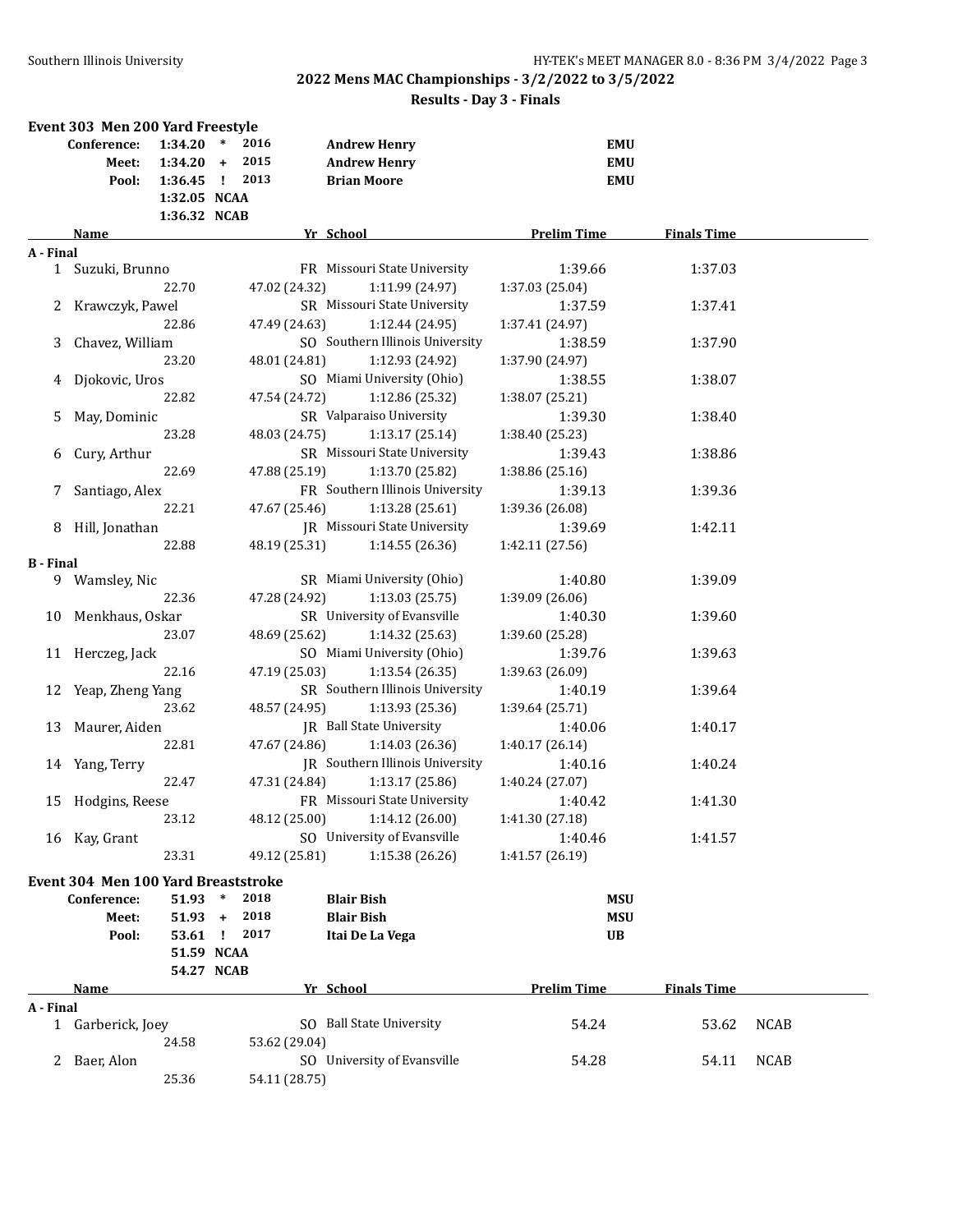#### **Results - Day 3 - Finals**

### **A - Final ... (Event 304 Men 100 Yard Breaststroke)**

|                  | <b>Name</b>                       | Yr School                                        | <b>Prelim Time</b> | <b>Finals Time</b> |  |
|------------------|-----------------------------------|--------------------------------------------------|--------------------|--------------------|--|
|                  | 3 Schuster, Nick<br>25.74         | SO Missouri State University<br>54.87 (29.13)    | 54.87              | 54.87              |  |
| 4                | Persson, Gustav                   | SO Southern Illinois University                  | 55.50              | 55.23              |  |
| 5                | 25.54<br>Hampel, Michael          | 55.23 (29.69)<br>SR Missouri State University    | 55.23              | 55.26              |  |
| 6                | 25.77<br>Dulay, Adrian            | 55.26 (29.49)<br>SO Miami University (Ohio)      | 55.52              | 55.27              |  |
|                  | 25.99<br>7 Vila, Carlos           | 55.27 (29.28)<br>FR University of Evansville     | 55.59              | 55.30              |  |
|                  | 25.89                             | 55.30 (29.41)                                    |                    |                    |  |
| 8                | Curran, Sam<br>26.04              | SR Miami University (Ohio)<br>56.09 (30.05)      | 55.60              | 56.09              |  |
| <b>B</b> - Final |                                   |                                                  |                    |                    |  |
| 9.               | Bennett, Billy<br>26.37           | SR Valparaiso University<br>56.20 (29.83)        | 56.47              | 56.20              |  |
|                  | 10 Burns, Michael<br>26.94        | FR Ball State University<br>56.72 (29.78)        | 57.29              | 56.72              |  |
|                  | 11 Michna, Brandon                | FR Southern Illinois University                  | 56.61              | 56.76              |  |
| 12               | 26.60<br>Dehen, Max               | 56.76 (30.16)<br>JR University of Evansville     | 56.46              | 56.85              |  |
| 13               | 26.27<br>Wolfred, Jack            | 56.85 (30.58)<br>JR Ball State University        | 57.63              | 57.54              |  |
|                  | 26.87<br>14 Stangeland, Brendan   | 57.54 (30.67)<br>FR Valparaiso University        | 1:01.20            | 1:01.87            |  |
|                  | 28.18<br>15 Renner, Rick          | 1:01.87 (33.69)<br>SR Valparaiso University      | 1:02.87            | 1:02.83            |  |
|                  | 29.07                             | 1:02.83 (33.76)                                  |                    |                    |  |
|                  | Event 305 Men 100 Yard Backstroke |                                                  |                    |                    |  |
|                  | Conference:<br>46.66              | 2013<br>Jacob Hanson<br>$\ast$                   | <b>EMU</b>         |                    |  |
|                  | $46.66 +$<br>Meet:                | 2013<br>Jacob Hanson                             | <b>EMU</b>         |                    |  |
|                  | Pool:                             | 46.66 ! 2013<br><b>Jacob Miller</b>              | <b>EMU</b>         |                    |  |
|                  |                                   | 44.94 NCAA                                       |                    |                    |  |
|                  |                                   | 47.77 NCAB                                       |                    |                    |  |
|                  | <b>Name</b>                       | Yr School                                        | <b>Prelim Time</b> | <b>Finals Time</b> |  |
| A - Final        |                                   |                                                  |                    |                    |  |
|                  | 1 Cernek, Adam<br>23.10           | JR Southern Illinois University<br>47.83 (24.73) | 48.77              | 47.83              |  |
|                  | 2 Grosshans, Cole<br>22.65        | SR Miami University (Ohio)<br>48.01 (25.36)      | 48.21              | 48.01              |  |
| 3                | Blazer, Owen<br>23.04             | SO Miami University (Ohio)<br>48.10 (25.06)      | 48.38              | 48.10              |  |
| 4                | Hill, Robbie<br>23.15             | SO Missouri State University                     | 48.62              | 48.63              |  |
| 5                | Manning, Reece                    | 48.63 (25.48)<br>FR Ball State University        | 48.48              | 48.71              |  |
| 6                | 23.66<br>Brodsky, Alex            | 48.71 (25.05)<br>FR Southern Illinois University | 49.02              | 49.57              |  |
|                  | 24.49<br>7 Pareja, Diego          | 49.57 (25.08)<br>FR Miami University (Ohio)      | 49.05              | 49.66              |  |
|                  |                                   | 49.66 (25.92)                                    |                    |                    |  |
| 8                | 23.74<br>Miller, Mason            | SO Miami University (Ohio)                       | 49.30              | 49.82              |  |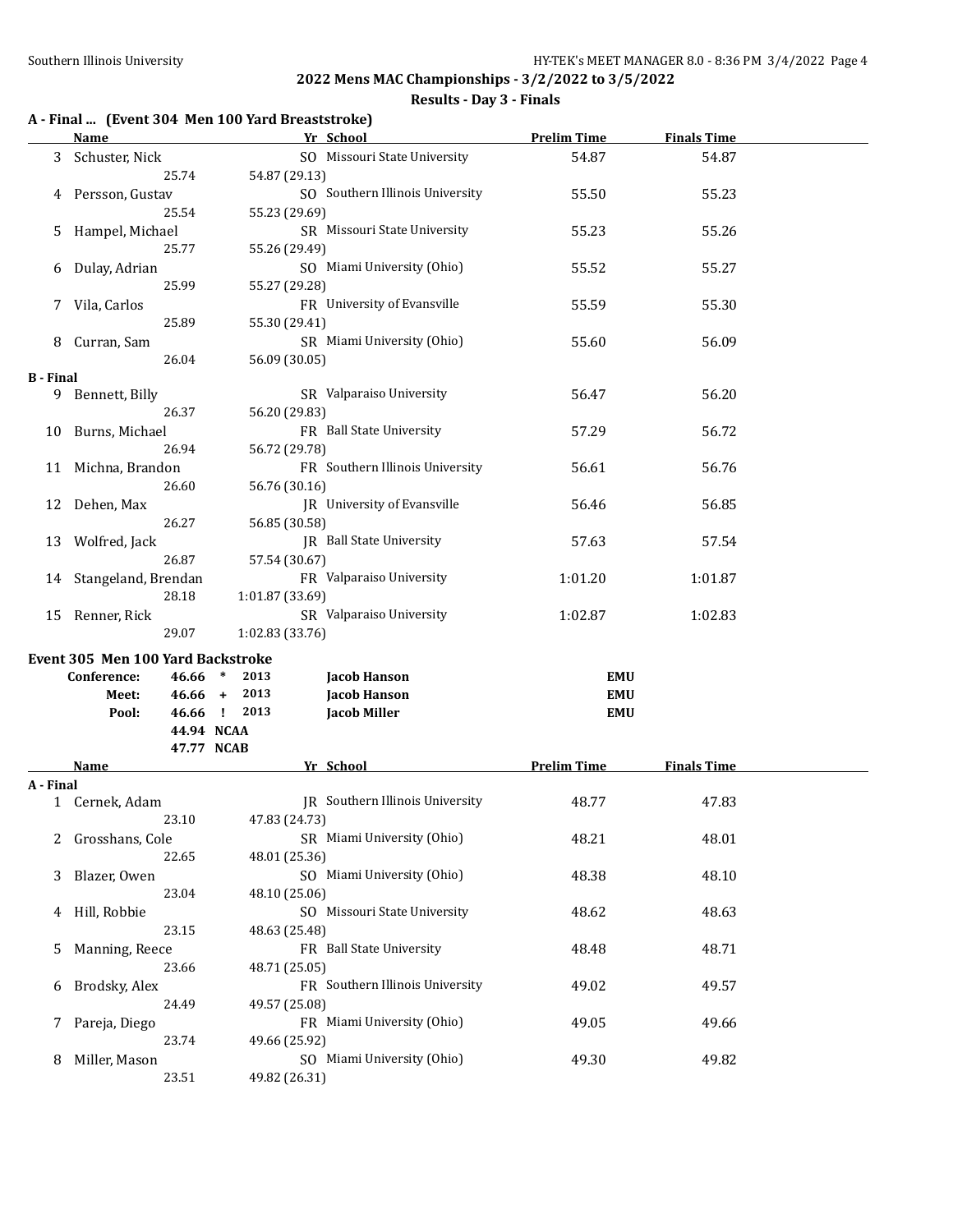#### **Results - Day 3 - Finals**

|                  | Name                                |                 |              | B - Final  (Event 305 Men 100 Yard Backstroke) | Yr School                                                          | <b>Prelim Time</b>                     | <b>Finals Time</b>       |
|------------------|-------------------------------------|-----------------|--------------|------------------------------------------------|--------------------------------------------------------------------|----------------------------------------|--------------------------|
| <b>B</b> - Final |                                     |                 |              |                                                |                                                                    |                                        |                          |
|                  | 9 Guerra, Bruno                     |                 |              |                                                | FR Missouri State University                                       | 50.16                                  | 49.47                    |
|                  |                                     | 23.69           |              | 49.47 (25.78)                                  |                                                                    |                                        |                          |
| 10               | Pheifer, Ethan                      |                 |              |                                                | FR Ball State University                                           | 50.13                                  | 49.98                    |
|                  |                                     | 23.75           |              | 49.98 (26.23)                                  |                                                                    |                                        |                          |
| 11               | Schlueter, Alex                     |                 |              |                                                | SO Southern Illinois University                                    | 49.75                                  | 50.18                    |
|                  |                                     | 24.13           |              | 50.18 (26.05)                                  |                                                                    |                                        |                          |
| 12               | Miller, Fitz                        |                 |              |                                                | JR Miami University (Ohio)                                         | 50.05                                  | 50.81                    |
|                  |                                     | 24.53           |              | 50.81 (26.28)                                  |                                                                    |                                        |                          |
| 13               | Leatherwood, Sam                    |                 |              |                                                | JR University of Evansville                                        | 50.55                                  | 50.87                    |
|                  |                                     | 24.10           |              | 50.87 (26.77)                                  |                                                                    |                                        |                          |
|                  | 14 Jennings, Sam                    |                 |              |                                                | SO Ball State University                                           | 51.81                                  | 51.58                    |
|                  |                                     | 25.21           |              | 51.58 (26.37)                                  |                                                                    |                                        |                          |
| 15               | Gueiros, Pedro                      |                 |              |                                                | JR Miami University (Ohio)                                         | 51.50                                  | 51.84                    |
|                  |                                     | 24.14           |              | 51.84 (27.70)                                  |                                                                    |                                        |                          |
| 16               | Eidson, Derek                       |                 |              |                                                | SR Valparaiso University                                           | 51.72                                  | 52.30                    |
|                  |                                     | 25.11           |              | 52.30 (27.19)                                  |                                                                    |                                        |                          |
|                  |                                     |                 |              |                                                |                                                                    |                                        |                          |
|                  | Event 306 Men 400 Yard Medley Relay |                 |              | 2021                                           |                                                                    |                                        |                          |
|                  | Conference:                         | $3:10.30$ *     |              |                                                | <b>Miami University (Ohio)</b><br>Blazer, Barr, Duvenhage, Wamsley | <b>MIOH</b>                            |                          |
|                  |                                     |                 |              | 2021                                           |                                                                    |                                        |                          |
|                  | Meet:                               | $3:10.30 +$     |              |                                                | Miami University (Ohio)<br>Blazer, Barr, Duvenhage, Wamsley        | MIOH                                   |                          |
|                  |                                     | 3:13.06         | $\mathbf{I}$ | 2017                                           | <b>University of Buffalo</b>                                       | UB                                     |                          |
|                  | Pool:                               |                 |              |                                                | Hudson, De La Vega, Miller, Martin                                 |                                        |                          |
|                  |                                     | 3:05.47 NCAA    |              |                                                |                                                                    |                                        |                          |
|                  |                                     | 3:07.53 NCAB    |              |                                                |                                                                    |                                        |                          |
|                  | Team                                |                 |              |                                                | <b>Relay</b>                                                       |                                        | <b>Finals Time</b>       |
|                  | 1 Miami University (Ohio)           |                 |              |                                                | $\boldsymbol{A}$                                                   |                                        | 3:11.04!                 |
|                  | 1) Blazer, Owen SO                  |                 |              |                                                | 2) Dulay, Adrian SO                                                | 3) Duvenhage, Henju SO                 | 4) Chatwin, Ben SR       |
|                  |                                     | 22.59           |              | 46.82 (46.82)                                  | 1:11.66 (24.84)                                                    | 1:40.61 (53.79)                        |                          |
|                  |                                     | 2:01.78 (21.17) |              | 2:27.02 (46.41)                                | 2:47.34 (20.32)                                                    | 3:11.04 (44.02)                        |                          |
| 2                | Southern Illinois University        |                 |              |                                                | $\mathbf{A}$                                                       |                                        | 3:12.88!                 |
|                  | 1) Cernek, Adam JR                  |                 |              |                                                | 2) Persson, Gustav SO                                              | 3) Khrypunov, Yevhen FR                | 4) Csuvarszki, Donat SO  |
|                  |                                     | 23.90           |              | 49.02 (49.02)                                  | 1:14.22(25.20)                                                     | 1:43.62 (54.60)                        |                          |
|                  |                                     | 2:00.33 (16.71) |              | 2:30.63(47.01)                                 | 2:50.48(19.85)                                                     | 3:12.88(42.25)                         |                          |
|                  | 3 Ball State University             |                 |              | $\overline{A}$                                 |                                                                    |                                        | 3:15.16                  |
|                  | 1) Manning, Reece FR                |                 |              |                                                | 2) Garberick, Joey SO                                              | 3) Handshoe, Bryce JR                  | 4) Chaye, Owen JR        |
|                  |                                     | 24.28           |              | 49.65 (49.65)                                  | 1:13.78 (24.13)                                                    | 1:43.21 (53.56)                        |                          |
|                  |                                     | 2:05.47 (22.26) |              | 2:31.14 (47.93)                                | 2:51.62 (20.48)                                                    | 3:15.16 (44.02)                        |                          |
| 4                | University of Evansville            |                 |              |                                                | A                                                                  |                                        | 3:15.19                  |
|                  | 1) Vilbergsson, Patrik              |                 |              |                                                | 2) Baer, Alon SO                                                   | 3) Santos Lopez, Daniel FR             | 4) Domenico, Riccardo JR |
|                  |                                     | 24.15           |              | 50.15 (50.15)                                  | 1:15.22 (25.07)                                                    | 1:43.64 (53.49)                        |                          |
|                  |                                     | 2:05.34 (21.70) |              | 2:31.40 (47.76)                                | 2:52.17 (20.77)                                                    | 3:15.19 (43.79)                        |                          |
| 5                | Missouri State University           |                 |              |                                                | A                                                                  |                                        | 3:16.37                  |
|                  | 1) Hill, Robbie SO                  |                 |              |                                                | 2) Hampel, Michael SR                                              | 3) Krawczyk, Pawel SR                  | 4) Suzuki, Brunno FR     |
|                  |                                     | 23.57           |              | 48.88 (48.88)                                  | 1:13.93(25.05)                                                     | 1:43.12 (54.24)                        |                          |
|                  |                                     |                 |              |                                                | 2:52.78 (21.58)                                                    | 3:16.37(45.17)                         |                          |
|                  |                                     | 2:05.49 (22.37) |              | 2:31.20 (48.08)                                | $\boldsymbol{A}$                                                   |                                        |                          |
| 6                | Valparaiso University               |                 |              |                                                |                                                                    |                                        | 3:23.30                  |
|                  | 1) Jaegers, Ian SO                  | 25.54           |              |                                                | 2) Bennett, Billy SR<br>1:18.20 (25.51)                            | 3) Eidson, Derek SR<br>1:48.54 (55.85) | 4) May, Dominic SR       |
|                  |                                     | 2:11.49 (22.95) |              | 52.69 (52.69)<br>2:38.83 (50.29)               | 2:59.48 (20.65)                                                    | 3:23.30 (44.47)                        |                          |
|                  |                                     |                 |              |                                                |                                                                    |                                        |                          |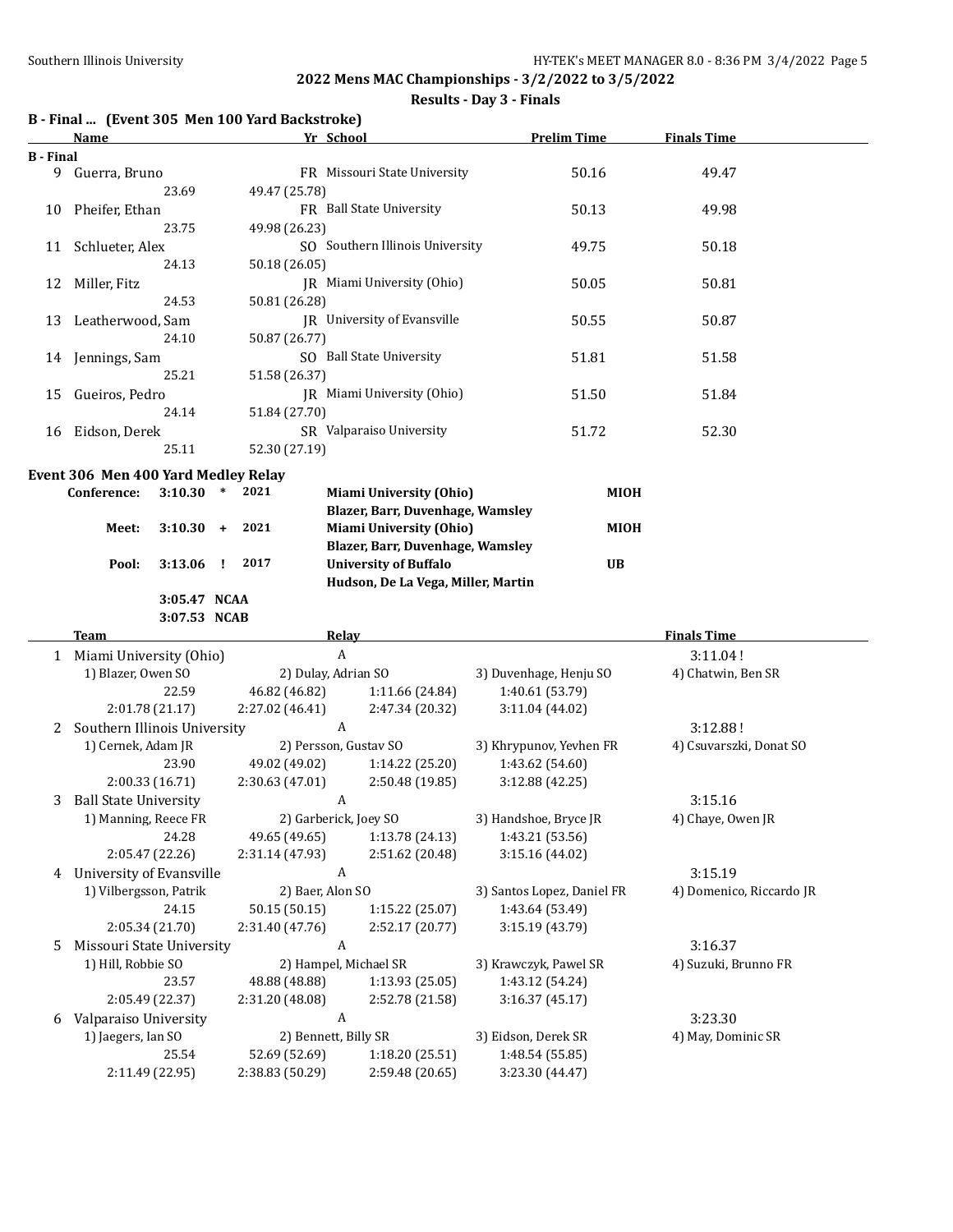### Southern Illinois University **HY-TEK's MEET MANAGER 8.0 - 8:36 PM 3/4/2022** Page 6

**2022 Mens MAC Championships - 3/2/2022 to 3/5/2022**

#### **Results - Day 3 - Finals**

#### **Scores - Men**

## Men - Team Rankings - Through Event 306

| 1. Miami University (Ohio)   | 557 | 2. Southern Illinois University | 462.5 |
|------------------------------|-----|---------------------------------|-------|
| 3. Missouri State University | 450 | 4. Ball State University        | 294   |
| 5. University of Evansville  | 219 | 6. Valparaiso University        | 143.5 |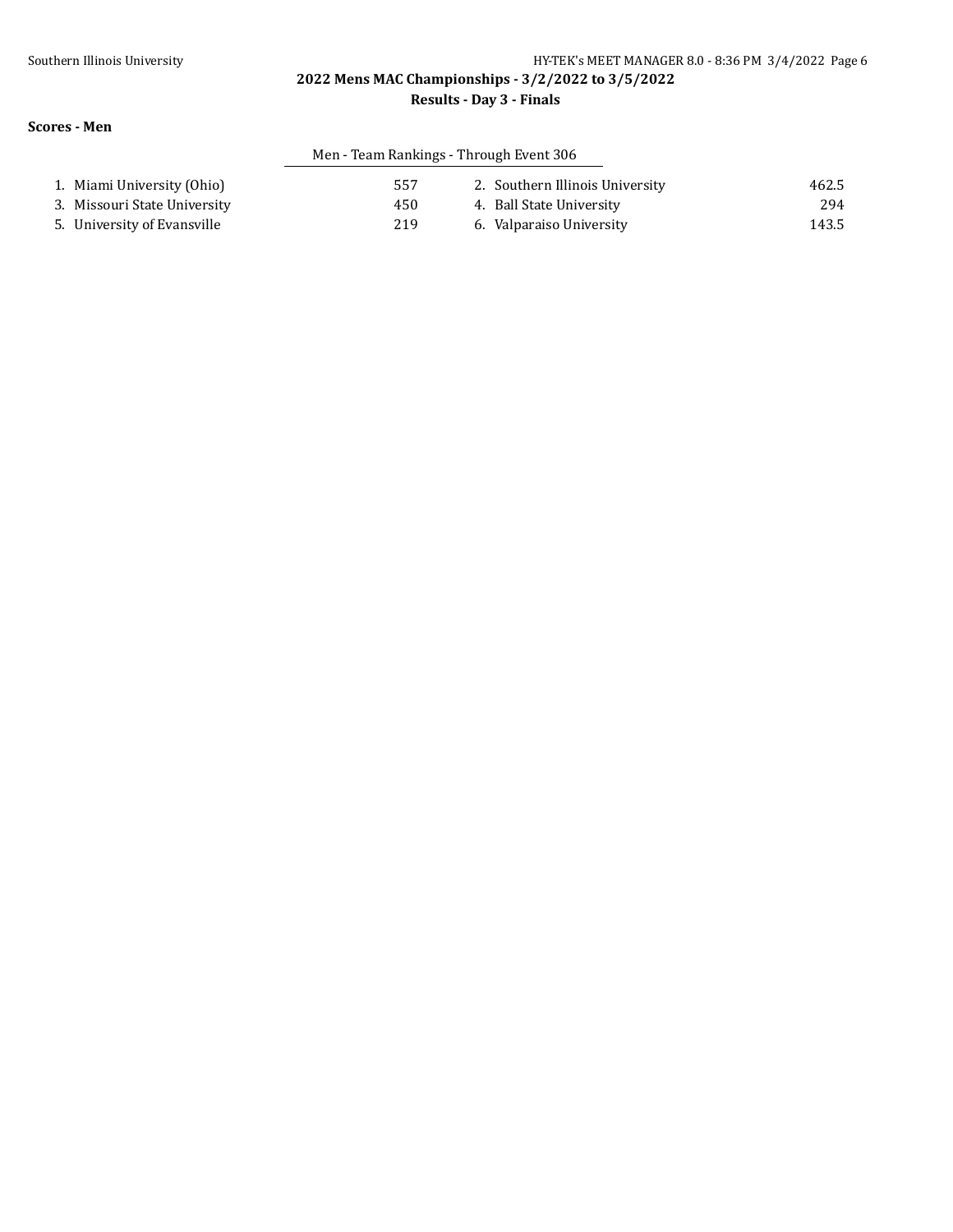|       | <b>Event 301 Men 100 Yard Butterfly</b> |            |        |               |                                 |                  |            |                    |     |
|-------|-----------------------------------------|------------|--------|---------------|---------------------------------|------------------|------------|--------------------|-----|
|       | Conference:                             | 45.99      | $\ast$ | 2019          | <b>Kayky Mota</b>               |                  | MIOH       |                    |     |
|       | Meet:                                   | $46.84 +$  |        | 2016          | <b>Artur Osvath</b>             |                  | <b>MSU</b> |                    |     |
|       | Pool:                                   | 46.66 !    |        | 2017          | <b>Phillop Willett</b>          |                  | UB         |                    |     |
|       |                                         | 44.96 NCAA |        |               |                                 |                  |            |                    |     |
|       |                                         | 47.43 NCAB |        |               |                                 |                  |            |                    |     |
|       | Name                                    |            |        |               | Yr School                       | <b>Seed Time</b> |            | <b>Prelim Time</b> |     |
|       | <b>Preliminaries</b>                    |            |        |               |                                 |                  |            |                    |     |
|       | 1 Khrypunov, Yevhen                     |            |        |               | FR Southern Illinois University |                  |            | 47.57              | q   |
|       | $r: +0.71$ 22.30                        |            |        | 47.57 (25.27) |                                 |                  |            |                    |     |
|       | Sego, Ryan                              |            |        |               | SR Miami University (Ohio)      |                  |            | 48.47              | q   |
|       | $r: +0.67$ 22.45                        |            |        | 48.47 (26.02) |                                 |                  |            |                    |     |
| 3     | Santos Lopez, Daniel                    |            |        |               | FR University of Evansville     |                  |            | 48.51              | q   |
|       | $r: +8.61$ 22.23                        |            |        | 48.51 (26.28) |                                 |                  |            |                    |     |
| 4     | Handshoe, Bryce                         |            |        |               | <b>IR</b> Ball State University |                  |            | 48.69              | q   |
|       | $r: +0.68$ 22.43                        |            |        | 48.69 (26.26) |                                 |                  |            |                    |     |
| 5     | Domenico, Riccardo                      |            |        |               | JR University of Evansville     |                  |            | 49.01              | q   |
|       | $r: +0.67$ 22.62                        |            |        | 49.01 (26.39) |                                 |                  |            |                    |     |
| 6     | Pareja, Diego                           |            |        |               | FR Miami University (Ohio)      |                  |            | 49.03              | q   |
|       | r:+6.07 22.92                           |            |        | 49.03 (26.11) |                                 |                  |            |                    |     |
| 7.    | Chatwin, Ben                            |            |        |               | SR Miami University (Ohio)      |                  |            | 49.11              | q   |
|       | r:+8.28 22.45                           |            |        | 49.11 (26.66) |                                 |                  |            |                    |     |
| 8     | Dulay, Adrian                           |            |        |               | SO Miami University (Ohio)      |                  |            | 49.14              | q   |
|       | r:+5.89 22.56                           |            |        | 49.14 (26.58) |                                 |                  |            |                    |     |
| 9     | Minano, Zander                          |            |        |               | SR Southern Illinois University |                  |            | 49.16              | q   |
|       | r:+7.56 22.71                           |            |        | 49.16 (26.45) |                                 |                  |            |                    |     |
| 10    | Smith, Trey                             |            |        |               | SO Southern Illinois University |                  |            | 49.23              | q   |
|       | r:+8.80 22.11                           |            |        | 49.23 (27.12) |                                 |                  |            |                    |     |
| 11    | Miller, Fitz                            |            |        |               | JR Miami University (Ohio)      |                  |            | 49.33              | q   |
|       | $r: +0.70$ 23.21                        |            |        | 49.33 (26.12) |                                 |                  |            |                    |     |
| 12    | Vaughn, James                           |            |        |               | JR Missouri State University    |                  |            | 49.42              | q   |
|       | $r: +0.67$ 22.97                        |            |        | 49.42 (26.45) |                                 |                  |            |                    |     |
| 13    | Ransom, Max                             |            |        |               | JR Southern Illinois University |                  |            | 49.50              | q   |
|       | $r: +0.64$ 22.98                        |            |        | 49.50 (26.52) |                                 |                  |            |                    |     |
| 14    | Eidson, Derek                           |            |        |               | SR Valparaiso University        |                  |            | 50.31              | q   |
|       | $r: +0.72$ 23.42                        |            |        | 50.31 (26.89) |                                 |                  |            |                    |     |
| 15    | McLarty, Duncan                         |            |        |               | SR Ball State University        |                  |            | 50.42              | q   |
|       | $r: +0.70$ 23.34                        |            |        | 50.42 (27.08) |                                 |                  |            |                    |     |
| 16    | Mitsynskyy, Michael                     |            |        |               | FR Ball State University        |                  |            | 50.56              | - q |
|       | $r: +0.70$ 23.75                        |            |        | 50.56 (26.81) |                                 |                  |            |                    |     |
| 17    | Schuster, Nick                          |            |        |               | SO Missouri State University    |                  |            | 50.89              |     |
|       | $r: +0.75$ 23.42                        |            |        | 50.89 (27.47) |                                 |                  |            |                    |     |
| 18    | Grundbacher, Jakob                      |            |        |               | FR University of Evansville     |                  |            | 50.95              |     |
|       | r:+0.70 24.06                           |            |        | 50.95 (26.89) |                                 |                  |            |                    |     |
| 19    | Burgess, Keenan                         |            |        |               | SR Valparaiso University        |                  |            | 53.81              |     |
|       | $r: +0.75$ 25.12                        |            |        | 53.81 (28.69) |                                 |                  |            |                    |     |
| 20    | Garman, Janson                          |            |        |               | SR University of Evansville     |                  |            | 56.27              |     |
|       | $r: +0.68$ 25.64                        |            |        | 56.27 (30.63) |                                 |                  |            |                    |     |
| $---$ | Spear, Scott                            |            |        |               | FR Miami University (Ohio)      |                  |            | X49.16             |     |
|       | $r: +0.65$ 23.00                        |            |        | 49.16 (26.16) |                                 |                  |            |                    |     |
|       | Clouatre, Jack                          |            |        |               | JR Miami University (Ohio)      |                  |            | X49.95             |     |
|       | r:+8.56 23.10                           |            |        | 49.95 (26.85) |                                 |                  |            |                    |     |
|       | Hoffman, Spencer                        |            |        |               | SO Southern Illinois University |                  |            | X50.52             |     |
|       | r:+0.70 23.09                           |            |        | 50.52 (27.43) |                                 |                  |            |                    |     |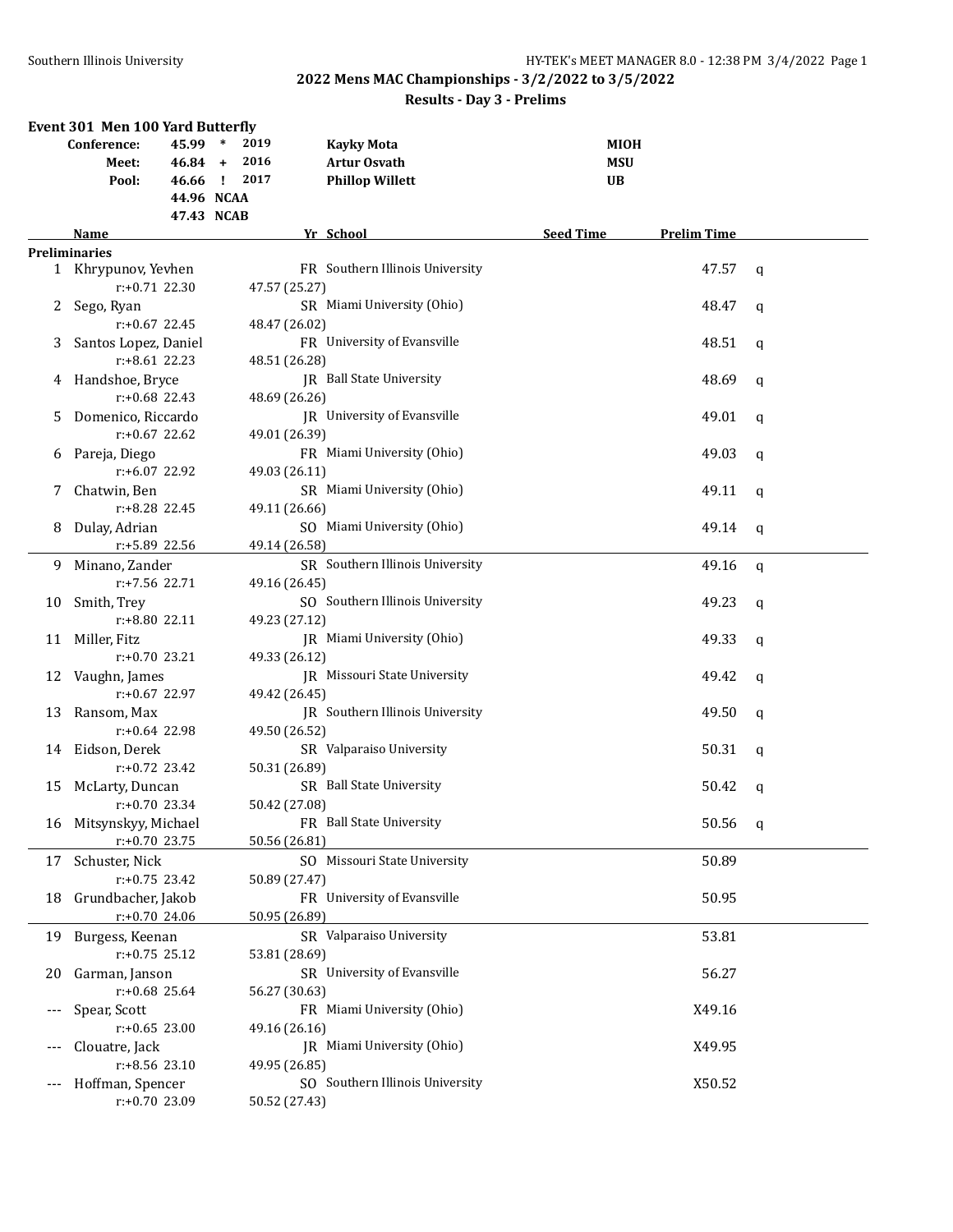#### **Results - Day 3 - Prelims**

#### **Preliminaries ... (Event 301 Men 100 Yard Butterfly)**

|    | <b>Name</b>                           |         | Yr School                    |                                 | <b>Seed Time</b> | <b>Prelim Time</b> |              |
|----|---------------------------------------|---------|------------------------------|---------------------------------|------------------|--------------------|--------------|
|    | Ketcham, Jackson                      |         |                              | SO Ball State University        |                  | X52.11             |              |
|    | $r: +0.76$ 24.22                      |         | 52.11 (27.89)                |                                 |                  |                    |              |
|    | Witteveen, Bennet                     |         |                              | SR Ball State University        |                  | X52.48             |              |
|    | r:+6.79 24.64                         |         | 52.48 (27.84)                |                                 |                  |                    |              |
|    | Whitehead, Michael                    |         |                              | JR University of Evansville     |                  | X53.31             |              |
|    | $r: +0.65$ 24.43                      |         | 53.31 (28.88)                |                                 |                  |                    |              |
|    | Nance, Aulden                         |         |                              | SR University of Evansville     |                  | X56.72             |              |
|    | r:+0.79 26.69                         |         | 56.72 (30.03)                |                                 |                  |                    |              |
|    |                                       |         |                              |                                 |                  |                    |              |
|    | Event 302 Men 400 Yard IM             |         |                              |                                 |                  |                    |              |
|    | Conference:                           | 3:45.00 | 2015<br>$\ast$               | <b>Uvis Kalnins</b>             | <b>EMU</b>       |                    |              |
|    | Meet:                                 | 3:45.00 | 2015<br>$\ddot{\phantom{1}}$ | <b>Uvis Kalnins</b>             | <b>MSU</b>       |                    |              |
|    | Pool:                                 | 3:46.67 | 2017<br>$\mathbf{I}$         | <b>Phillip Willett</b>          | <b>MSU</b>       |                    |              |
|    |                                       |         | 3:39.16 NCAA                 |                                 |                  |                    |              |
|    |                                       |         | 3:51.46 NCAB                 |                                 |                  |                    |              |
|    | Name                                  |         |                              | Yr School                       | <b>Seed Time</b> | <b>Prelim Time</b> |              |
|    | <b>Preliminaries</b>                  |         |                              |                                 |                  |                    |              |
|    | 1 Duvenhage, Henju                    |         |                              | SO Miami University (Ohio)      |                  | 3:49.89            | qNCAB        |
|    | r:+0.71 23.06                         |         | 50.60 (27.54)                | 1:19.72 (29.12)                 | 1:48.52 (28.80)  |                    |              |
|    | 2:20.86 (32.34)                       |         | 2:54.09 (33.23)              | 3:22.34 (28.25)                 | 3:49.89 (27.55)  |                    |              |
|    | 2 Moffatt, Dylan                      |         |                              | SO Missouri State University    |                  | 3:53.94            | q            |
|    | r:+0.71 24.35                         |         | 52.18 (27.83)                | 1:22.49 (30.31)                 | 1:51.96 (29.47)  |                    |              |
|    | 2:25.60 (33.64)                       |         | 2:59.69 (34.09)              | 3:27.29 (27.60)                 | 3:53.94 (26.65)  |                    |              |
|    | 3 Huskey, Aj                          |         |                              | SO Missouri State University    |                  | 3:54.72            | q            |
|    | $r: +0.65$ 24.11                      |         | 51.35 (27.24)                | 1:21.09 (29.74)                 | 1:50.77 (29.68)  |                    |              |
|    | 2:23.78 (33.01)                       |         | 2:57.12 (33.34)              | 3:26.92 (29.80)                 | 3:54.72 (27.80)  |                    |              |
|    | 4 Lewis, Tyler                        |         |                              | JR Missouri State University    |                  | 3:57.34            | q            |
|    | r:+0.76 24.92                         |         | 53.51 (28.59)                | 1:24.40 (30.89)                 | 1:55.49 (31.09)  |                    |              |
|    | 2:28.61 (33.12)                       |         | 3:01.92 (33.31)              | 3:31.33 (29.41)                 | 3:57.34 (26.01)  |                    |              |
| 5. | Marshall, Ian                         |         |                              | JR Southern Illinois University |                  | 3:58.01            | q            |
|    | r:+0.67 25.99                         |         | 54.96 (28.97)                | 1:26.39 (31.43)                 | 1:56.82 (30.43)  |                    |              |
|    | 2:30.61 (33.79)                       |         | 3:04.47 (33.86)              | 3:32.19 (27.72)                 | 3:58.01 (25.82)  |                    |              |
| 6  | Flessner, Sam                         |         |                              | JR Southern Illinois University |                  | 3:58.21            | q            |
|    | r:+0.79 26.34                         |         | 55.75 (29.41)                | 1:27.58 (31.83)                 | 1:59.46 (31.88)  |                    |              |
|    | 2:31.73 (32.27)                       |         | 3:04.49(32.76)               | 3:32.02 (27.53)                 | 3:58.21 (26.19)  |                    |              |
| 7  | Bann, Zach                            |         |                              | FR Miami University (Ohio)      |                  | 3:58.28            | q            |
|    | r:+0.66 24.44                         |         | 53.53 (29.09)                | 1:24.05 (30.52)                 | 1:53.53 (29.48)  |                    |              |
|    | 2:27.07 (33.54)                       |         | 3:01.89 (34.82)              | 3:31.00(29.11)                  | 3:58.28 (27.28)  |                    |              |
| 8  | Hassan, Selim                         |         |                              | FR Southern Illinois University |                  | 3:59.13            | q            |
|    | r:+0.72 25.52                         |         | 54.70 (29.18)                | 1:25.77 (31.07)                 | 1:56.28 (30.51)  |                    |              |
|    | 2:31.05 (34.77)                       |         | 3:05.07 (34.02)              | 3:32.96 (27.89)                 | 3:59.13 (26.17)  |                    |              |
|    | 9 Berzai, Andrew                      |         |                              | FR Valparaiso University        |                  | 4:00.92            | $\mathsf{q}$ |
|    | r:+0.79 25.26                         |         | 54.22 (28.96)                | 1:27.00 (32.78)                 | 1:58.73 (31.73)  |                    |              |
|    | 2:31.92 (33.19)                       |         | 3:05.21 (33.29)              | 3:33.71 (28.50)                 | 4:00.92 (27.21)  |                    |              |
| 10 | Rosin, Yonatan                        |         |                              | FR Miami University (Ohio)      |                  | 4:01.81            | $\mathbf{q}$ |
|    | r:+0.70 25.80                         |         | 54.92 (29.12)                | 1:26.43 (31.51)                 | 1:57.56 (31.13)  |                    |              |
|    | 2:32.30 (34.74)                       |         | 3:07.94 (35.64)              | 3:35.48 (27.54)                 | 4:01.81 (26.33)  |                    |              |
| 11 | Zishka, Zach                          |         |                              | SO Ball State University        |                  | 4:02.33            | q            |
|    | r:+0.77 25.29                         |         | 54.17 (28.88)                | 1:24.77 (30.60)                 | 1:54.69 (29.92)  |                    |              |
|    |                                       |         | 3:05.41 (36.03)              | 3:34.19 (28.78)                 | 4:02.33 (28.14)  |                    |              |
|    | 2:29.38 (34.69)<br>Kruglov, Max<br>12 |         |                              | FR Ball State University        |                  | 4:04.30            |              |
|    | r:+0.72 25.71                         |         | 54.37 (28.66)                | 1:25.27 (30.90)                 | 1:56.09 (30.82)  |                    | $\mathsf{q}$ |
|    |                                       |         |                              |                                 |                  |                    |              |
|    | 2:31.03 (34.94)                       |         | 3:06.03 (35.00)              | 3:35.16 (29.13)                 | 4:04.30 (29.14)  |                    |              |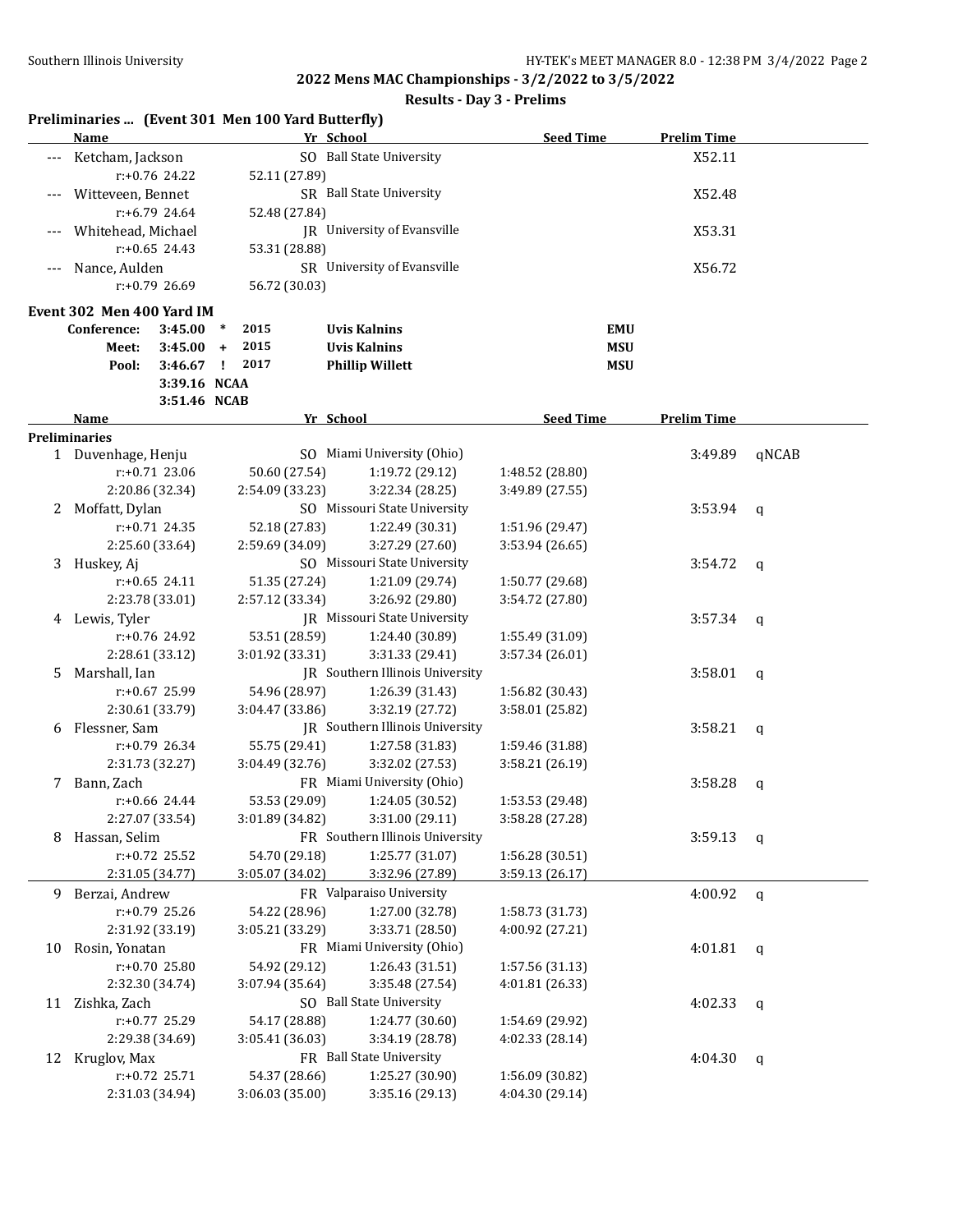|  |  | Preliminaries  (Event 302 Men 400 Yard IM) |  |
|--|--|--------------------------------------------|--|
|--|--|--------------------------------------------|--|

|       | <b>Name</b>                                         | Yr School         |                                    | <b>Seed Time</b>                   | <b>Prelim Time</b> |              |
|-------|-----------------------------------------------------|-------------------|------------------------------------|------------------------------------|--------------------|--------------|
| 13    | Killian, David                                      |                   | SR University of Evansville        |                                    | 4:05.10            | $\mathsf{q}$ |
|       | r:+0.82 26.22                                       | 55.68 (29.46)     | 1:25.73 (30.05)                    | 1:56.06 (30.33)                    |                    |              |
|       | 2:32.49 (36.43)                                     | 3:08.52 (36.03)   | 3:36.89 (28.37)                    | 4:05.10 (28.21)                    |                    |              |
|       | 14 Vaughn, James                                    |                   | JR Missouri State University       |                                    | 4:06.72            | q            |
|       | $r: +0.75$ 26.02                                    | 54.54 (28.52)     | 1:26.45 (31.91)                    | 1:57.48 (31.03)                    |                    |              |
|       | 2:33.73 (36.25)                                     | 3:10.01 (36.28)   | 3:39.03 (29.02)                    | 4:06.72 (27.69)                    |                    |              |
| 15    | Welker, Ethan                                       |                   | FR Valparaiso University           |                                    | 4:07.14            | $\mathsf{q}$ |
|       | $r: +0.72$ 26.13                                    | 55.27 (29.14)     | 1:27.61 (32.34)                    | 1:59.03 (31.42)                    |                    |              |
|       | 2:33.91 (34.88)                                     | 3:09.16 (35.25)   | 3:38.86 (29.70)                    | 4:07.14 (28.28)                    |                    |              |
|       | 16 Tan, Ee                                          |                   | SR University of Evansville        |                                    | 4:13.92            | q            |
|       | r:+0.71 25.40                                       | 56.60 (31.20)     | 1:28.44 (31.84)                    | 2:00.55 (32.11)                    |                    |              |
|       | 2:37.16 (36.61)                                     | 3:13.17 (36.01)   | 3:44.06 (30.89)                    | 4:13.92 (29.86)                    |                    |              |
| 17    | Hammett, Griffin                                    |                   | <b>IR</b> University of Evansville |                                    | 4:14.30            |              |
|       | r:+0.68 26.11                                       | 55.63 (29.52)     | 1:28.87 (33.24)                    | 2:01.03 (32.16)                    |                    |              |
|       | 2:37.47 (36.44)                                     | 3:14.45 (36.98)   | 3:44.99 (30.54)                    | 4:14.30 (29.31)                    |                    |              |
| 18    | Koetter, Alex                                       |                   | FR Valparaiso University           |                                    | 4:16.72            |              |
|       | r:+0.67 26.08                                       | 56.09 (30.01)     |                                    |                                    |                    |              |
|       | 2:38.19 (35.50)                                     | 3:15.29 (37.10)   | 1:29.22 (33.13)                    | 2:02.69 (33.47)<br>4:16.72 (30.33) |                    |              |
|       |                                                     |                   | 3:46.39 (31.10)                    |                                    |                    |              |
|       | 19 Wilson, Drew                                     |                   | SO Valparaiso University           |                                    | 4:27.43            |              |
|       | r:+0.81 27.04                                       | 59.28 (32.24)     | 1:34.02 (34.74)                    | 2:07.95 (33.93)                    |                    |              |
|       | 2:45.36 (37.41)                                     | 3:23.04 (37.68)   | 3:55.93 (32.89)                    | 4:27.43 (31.50)                    |                    |              |
|       | Barrows, Nick                                       |                   | FR Miami University (Ohio)         |                                    | X4:00.75           |              |
|       | r:+0.69 25.65                                       | 54.28 (28.63)     | 1:26.65 (32.37)                    | 1:58.43 (31.78)                    |                    |              |
|       | 2:31.64 (33.21)                                     | 3:06.18 (34.54)   | 3:34.23 (28.05)                    | 4:00.75 (26.52)                    |                    |              |
|       | Brosky, Paul                                        |                   | FR Miami University (Ohio)         |                                    | X4:01.46           |              |
|       | r:+0.77 25.50                                       | 54.55 (29.05)     | 1:25.04 (30.49)                    | 1:55.68 (30.64)                    |                    |              |
|       | 2:29.63 (33.95)                                     | 3:03.94 (34.31)   | 3:33.25 (29.31)                    | 4:01.46 (28.21)                    |                    |              |
|       | Kinsler, Austin                                     |                   | SO Southern Illinois University    |                                    | X4:05.97           |              |
|       | r:+0.72 26.00                                       | 55.27 (29.27)     | 1:26.95 (31.68)                    | 1:59.17 (32.22)                    |                    |              |
|       | 2:33.60 (34.43)                                     | 3:08.96 (35.36)   | 3:38.00 (29.04)                    | 4:05.97 (27.97)                    |                    |              |
| $---$ | Bradford, Nathan                                    |                   | FR University of Evansville        |                                    | X4:26.95           |              |
|       | r:+0.68 27.70                                       | 1:00.37 (32.67)   | 1:37.20 (36.83)                    | 2:12.42 (35.22)                    |                    |              |
|       | 2:49.82 (37.40)                                     | 3:27.23 (37.41)   | 3:57.85 (30.62)                    | 4:26.95 (29.10)                    |                    |              |
|       | Event 303 Men 200 Yard Freestyle                    |                   |                                    |                                    |                    |              |
|       | Conference:<br>1:34.20                              | 2016<br>$\ast$    | <b>Andrew Henry</b>                | <b>EMU</b>                         |                    |              |
|       | 1:34.20<br>Meet:                                    | 2015<br>$\ddot{}$ | <b>Andrew Henry</b>                | <b>EMU</b>                         |                    |              |
|       | 1:36.45<br>Pool:                                    | 2013<br>÷         | <b>Brian Moore</b>                 | <b>EMU</b>                         |                    |              |
|       | 1:32.05 NCAA                                        |                   |                                    |                                    |                    |              |
|       | 1:36.32 NCAB                                        |                   |                                    |                                    |                    |              |
|       | <b>Name</b>                                         | Yr School         |                                    | <b>Seed Time</b>                   | <b>Prelim Time</b> |              |
|       | <b>Preliminaries</b>                                |                   |                                    |                                    |                    |              |
|       | 1 Krawczyk, Pawel                                   |                   | SR Missouri State University       |                                    | 1:37.59            | q            |
|       | r:+8.16 22.73                                       | 47.26 (24.53)     | 1:12.21 (24.95)                    | 1:37.59 (25.38)                    |                    |              |
|       | 2 Djokovic, Uros                                    |                   | SO Miami University (Ohio)         |                                    | 1:38.55            | q            |
|       | $r: +0.69$ 22.62                                    | 46.97 (24.35)     | 1:12.42(25.45)                     | 1:38.55 (26.13)                    |                    |              |
| 3     | Chavez, William                                     |                   | SO Southern Illinois University    |                                    | 1:38.59            | q            |
|       | 1:13.50(25.16)<br>$r: +0.65$ 23.37<br>48.34 (24.97) |                   | 1:38.59 (25.09)                    |                                    |                    |              |
| 4     | Santiago, Alex                                      |                   | FR Southern Illinois University    |                                    | 1:39.13            | q            |
|       | $r: +0.70$ 22.31                                    | 47.30 (24.99)     | 1:12.57 (25.27)                    | 1:39.13 (26.56)                    |                    |              |
| 5     | May, Dominic                                        |                   | SR Valparaiso University           |                                    | 1:39.30            | q            |
|       | r:+0.68 22.83                                       | 47.65 (24.82)     | 1:13.24 (25.59)                    | 1:39.30 (26.06)                    |                    |              |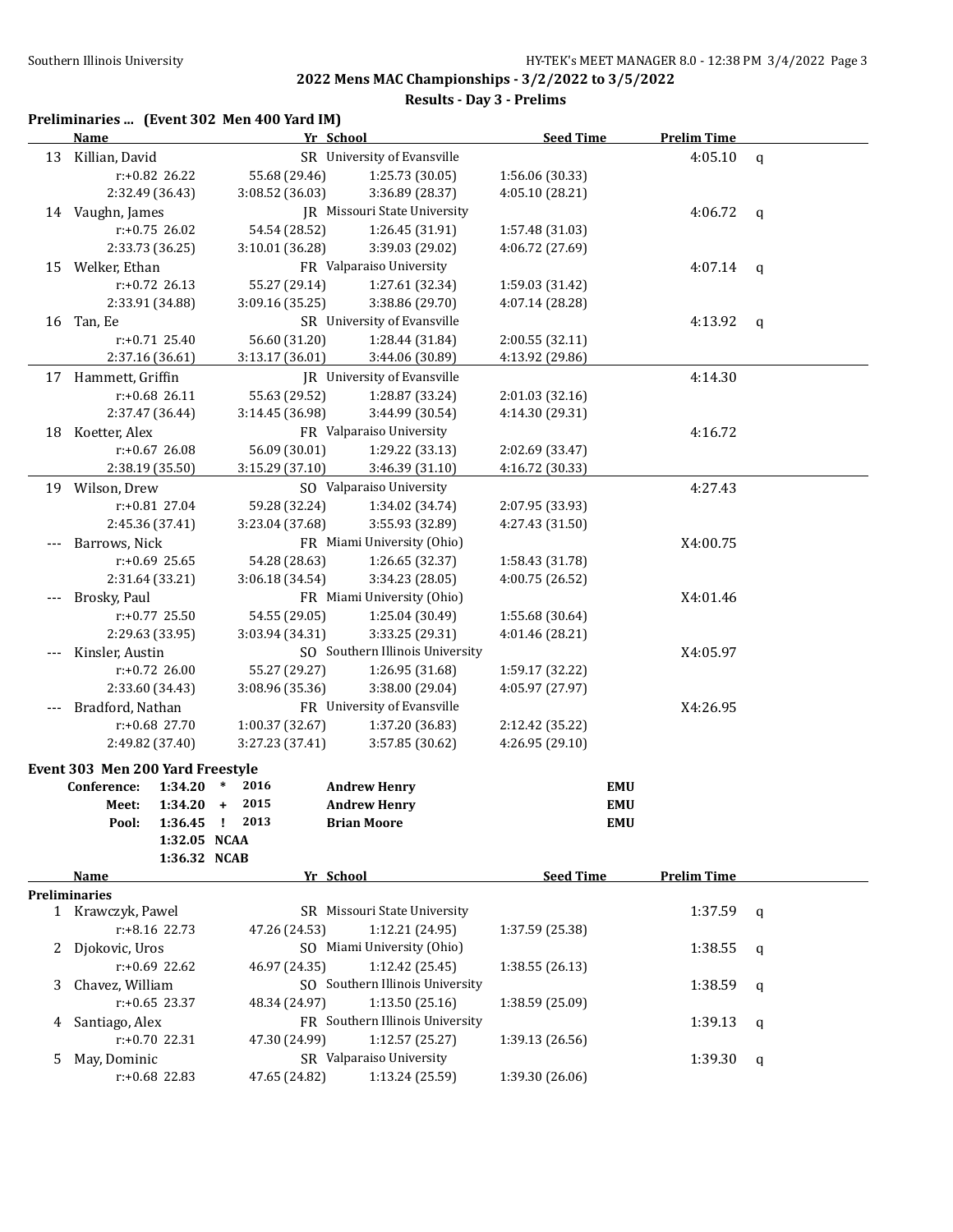#### **Results - Day 3 - Prelims**

#### **Preliminaries ... (Event 303 Men 200 Yard Freestyle)**

|       | <b>Name</b>        | Yr School                        | <b>Seed Time</b> | <b>Prelim Time</b> |              |
|-------|--------------------|----------------------------------|------------------|--------------------|--------------|
|       | 6 Cury, Arthur     | SR Missouri State University     |                  | 1:39.43            | q            |
|       | r:+0.66 22.70      | 47.82 (25.12)<br>1:13.71 (25.89) | 1:39.43 (25.72)  |                    |              |
| 7     | Suzuki, Brunno     | FR Missouri State University     |                  | 1:39.66            | $\mathbf{q}$ |
|       | r:+8.13 23.09      | 48.38 (25.29)<br>1:14.17 (25.79) | 1:39.66 (25.49)  |                    |              |
| 8     | Hill, Jonathan     | JR Missouri State University     |                  | 1:39.69            | q            |
|       | $r: +0.69$ 23.57   | 48.73 (25.16)<br>1:14.05 (25.32) | 1:39.69 (25.64)  |                    |              |
| 9     | Herczeg, Jack      | SO Miami University (Ohio)       |                  | 1:39.76            | $\mathsf{q}$ |
|       | r:+0.71 22.58      | 47.86 (25.28)<br>1:14.03 (26.17) | 1:39.76 (25.73)  |                    |              |
| 10    | Maurer, Aiden      | JR Ball State University         |                  | 1:40.06            | q            |
|       | r:+0.79 22.96      | 47.96 (25.00)<br>1:13.69 (25.73) | 1:40.06 (26.37)  |                    |              |
| 11    | Yang, Terry        | JR Southern Illinois University  |                  | 1:40.16            | $\mathbf{q}$ |
|       | $r: +0.64$ 23.15   | 48.48 (25.33)<br>1:14.42 (25.94) | 1:40.16 (25.74)  |                    |              |
| 12    | Yeap, Zheng Yang   | SR Southern Illinois University  |                  | 1:40.19            | $\mathbf{q}$ |
|       | r:+0.71 23.27      | 48.05 (24.78)<br>1:13.70 (25.65) | 1:40.19 (26.49)  |                    |              |
| 13    | Menkhaus, Oskar    | SR University of Evansville      |                  | 1:40.30            | $\mathbf{q}$ |
|       | $r: +0.69$ 23.00   | 48.25 (25.25)<br>1:14.06 (25.81) | 1:40.30 (26.24)  |                    |              |
| 14    | Hodgins, Reese     | FR Missouri State University     |                  | 1:40.42            | $\mathbf{q}$ |
|       | r:+0.66 22.96      | 48.54 (25.58)<br>1:14.16 (25.62) | 1:40.42 (26.26)  |                    |              |
| 15    | Kay, Grant         | SO University of Evansville      |                  | 1:40.46            | q            |
|       | r:+0.70 23.12      | 48.42 (25.30)<br>1:14.48 (26.06) | 1:40.46 (25.98)  |                    |              |
|       | 16 Wamsley, Nic    | SR Miami University (Ohio)       |                  | 1:40.80            | $\mathbf{q}$ |
|       | r:+0.67 22.90      | 48.18 (25.28)<br>1:14.33 (26.15) | 1:40.80 (26.47)  |                    |              |
| 17    | Short, Ryan        | SR Ball State University         |                  | 1:41.50            |              |
|       | $r: +0.74$ 23.70   | 49.33 (25.63)<br>1:15.54 (26.21) | 1:41.50 (25.96)  |                    |              |
| 18    | Riester, Landyn    | JR Ball State University         |                  | 1:41.69            |              |
|       | $r: +0.71$ 23.43   | 48.93 (25.50)<br>1:14.92 (25.99) | 1:41.69 (26.77)  |                    |              |
|       | 19 White, Patrick  | JR Ball State University         |                  | 1:41.89            |              |
|       | r:+6.78 23.29      | 48.79 (25.50)<br>1:14.77 (25.98) | 1:41.89 (27.12)  |                    |              |
| 20    | Metz, Zeke         | SR University of Evansville      |                  | 1:42.98            |              |
|       | r:+0.69 23.75      | 49.04 (25.29)<br>1:15.88 (26.84) | 1:42.98 (27.10)  |                    |              |
| 21    | Chaye, Owen        | JR Ball State University         |                  | 1:44.24            |              |
|       | r:+0.66 23.03      | 49.37 (26.34)<br>1:16.17(26.80)  | 1:44.24 (28.07)  |                    |              |
|       | 22 Graves, Josh    | SR University of Evansville      |                  | 1:45.40            |              |
|       | r:+6.27 23.76      | 49.63 (25.87)<br>1:16.39(26.76)  | 1:45.40 (29.01)  |                    |              |
| 23    | Daniels, Brian     | <b>IR</b> Valparaiso University  |                  | 1:46.96            |              |
|       | r:+0.66 24.82      | 51.95 (27.13)<br>1:19.68 (27.73) | 1:46.96 (27.28)  |                    |              |
|       | 24 Winans, Liam    | SO Valparaiso University         |                  | 1:47.19            |              |
|       | $r: +0.69$ 24.63   | 1:18.29 (27.29)<br>51.00 (26.37) | 1:47.19 (28.90)  |                    |              |
| 25.   | Lorr, Logan        | SO Valparaiso University         |                  | 1:52.55            |              |
|       | r:+0.68 25.23      | 1:22.22 (29.23)<br>52.99 (27.76) | 1:52.55 (30.33)  |                    |              |
|       | Duval, Caleb       | FR Miami University (Ohio)       |                  | X1:41.24           |              |
|       | r:+0.77 23.41      | 1:14.26 (25.81)<br>48.45 (25.04) | 1:41.24 (26.98)  |                    |              |
| $---$ | Rutledge, Ben      | SO Southern Illinois University  |                  | X1:44.09           |              |
|       | $r: +0.73$ 24.13   | 1:16.65 (26.78)<br>49.87 (25.74) | 1:44.09 (27.44)  |                    |              |
| $---$ | Eddy, Alexander    | SO Ball State University         |                  | X1:45.18           |              |
|       | $r: +0.75$ 24.05   | 1:18.46 (27.93)<br>50.53 (26.48) | 1:45.18 (26.72)  |                    |              |
| $---$ | Ozgen, Erkan       | FR Ball State University         |                  | X1:45.69           |              |
|       | r:+0.71 23.85      | 1:18.06 (27.66)<br>50.40 (26.55) | 1:45.69 (27.63)  |                    |              |
|       | Freiberger, Dillon | JR Ball State University         |                  | X1:47.07           |              |
|       | r:+0.80 25.00      | 52.45 (27.45)<br>1:20.19 (27.74) | 1:47.07 (26.88)  |                    |              |
|       |                    |                                  |                  |                    |              |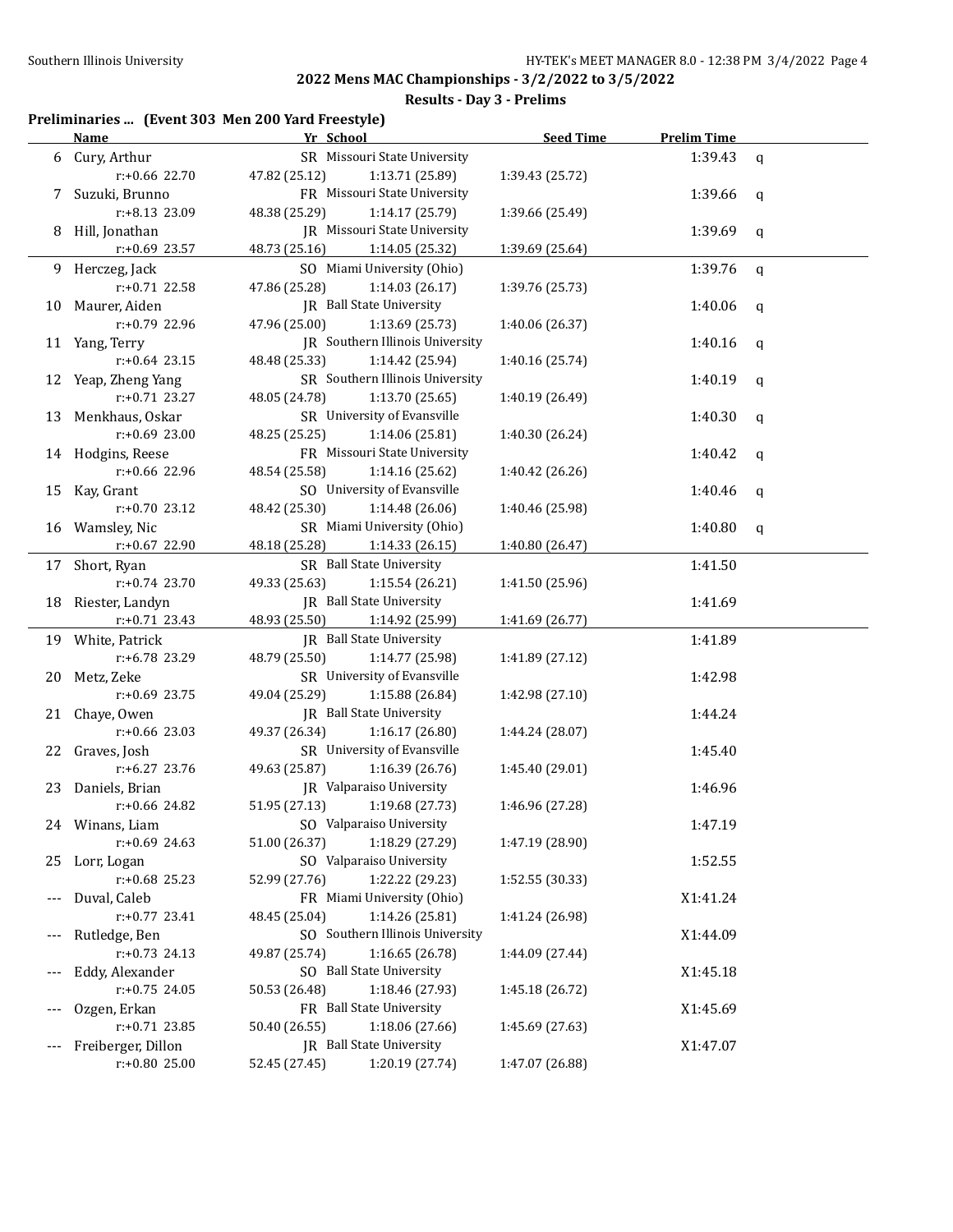|       | Event 304 Men 100 Yard Breaststroke |                  |        |                 |                                 |                  |                    |              |
|-------|-------------------------------------|------------------|--------|-----------------|---------------------------------|------------------|--------------------|--------------|
|       | Conference:                         | 51.93            | $\ast$ | 2018            | <b>Blair Bish</b>               | <b>MSU</b>       |                    |              |
|       | Meet:                               | 51.93            | $+$    | 2018            | <b>Blair Bish</b>               | <b>MSU</b>       |                    |              |
|       | Pool:                               | 53.61 ! 2017     |        |                 | Itai De La Vega                 | <b>UB</b>        |                    |              |
|       |                                     | 51.59 NCAA       |        |                 |                                 |                  |                    |              |
|       |                                     | 54.27 NCAB       |        |                 |                                 |                  |                    |              |
|       | <b>Name</b>                         |                  |        |                 | Yr School                       | <b>Seed Time</b> | <b>Prelim Time</b> |              |
|       | <b>Preliminaries</b>                |                  |        |                 | SO Ball State University        |                  | 54.24              | gNCAB        |
|       | 1 Garberick, Joey                   | $r: +0.69$ 24.95 |        | 54.24 (29.29)   |                                 |                  |                    |              |
| 2     | Baer, Alon                          |                  |        |                 | SO University of Evansville     |                  | 54.28              | $\mathbf q$  |
|       | $r: +0.74$ 25.69                    |                  |        | 54.28 (28.59)   |                                 |                  |                    |              |
| 3     | Schuster, Nick                      |                  |        |                 | SO Missouri State University    |                  | 54.87              | $\mathbf q$  |
|       |                                     | $r: +0.76$ 25.86 |        | 54.87 (29.01)   |                                 |                  |                    |              |
| 4     | Hampel, Michael                     |                  |        |                 | SR Missouri State University    |                  | 55.23              | q            |
|       | $r: +0.77$ 25.66                    |                  |        | 55.23 (29.57)   |                                 |                  |                    |              |
| 5     | Persson, Gustav                     |                  |        |                 | SO Southern Illinois University |                  | 55.50              | q            |
|       | r:+0.69 25.49                       |                  |        | 55.50 (30.01)   |                                 |                  |                    |              |
| 6     | Dulay, Adrian                       |                  |        |                 | SO Miami University (Ohio)      |                  | 55.52              | $\mathbf q$  |
|       |                                     | $r: +0.63$ 25.75 |        | 55.52 (29.77)   |                                 |                  |                    |              |
| 7     | Vila, Carlos                        |                  |        |                 | FR University of Evansville     |                  | 55.59              | $\mathbf q$  |
|       |                                     | $r: +0.69$ 25.98 |        | 55.59 (29.61)   |                                 |                  |                    |              |
| 8     | Curran, Sam                         |                  |        |                 | SR Miami University (Ohio)      |                  | 55.60              | $\mathbf q$  |
|       | r:+9.31 25.87                       |                  |        | 55.60 (29.73)   |                                 |                  |                    |              |
| 9     | Dehen, Max                          |                  |        |                 | JR University of Evansville     |                  | 56.46              | $\mathbf q$  |
|       | $r: +0.70$ 26.05                    |                  |        | 56.46 (30.41)   |                                 |                  |                    |              |
| 10    | Bennett, Billy                      |                  |        |                 | SR Valparaiso University        |                  | 56.47              | $\mathbf q$  |
|       |                                     | $r: +0.66$ 26.29 |        | 56.47 (30.18)   |                                 |                  |                    |              |
| 11    | Michna, Brandon                     |                  |        |                 | FR Southern Illinois University |                  | 56.61              | $\mathbf q$  |
|       |                                     | $r: +0.64$ 26.42 |        | 56.61 (30.19)   |                                 |                  |                    |              |
| 12    | Burns, Michael                      |                  |        |                 | FR Ball State University        |                  | 57.29              | q            |
|       | $r: +0.63$ 26.56                    |                  |        | 57.29 (30.73)   |                                 |                  |                    |              |
| 13    | Wolfred, Jack                       |                  |        |                 | JR Ball State University        |                  | 57.63              | $\mathbf q$  |
|       | $r: +0.69$ 26.90                    |                  |        | 57.63 (30.73)   |                                 |                  |                    |              |
| 14    | Stangeland, Brendan                 |                  |        |                 | FR Valparaiso University        |                  | 1:01.20            | $\mathbf{q}$ |
|       |                                     | $r: +7.25$ 28.40 |        | 1:01.20 (32.80) |                                 |                  |                    |              |
| 15    | Renner, Rick                        |                  |        |                 | SR Valparaiso University        |                  | 1:02.87            | q            |
|       | $r: +0.74$ 28.69                    |                  |        | 1:02.87 (34.18) |                                 |                  |                    |              |
| $---$ | Manuello, Drake                     |                  |        |                 | SR Southern Illinois University |                  | X56.93             |              |
|       | $r: +0.61$ 26.54                    |                  |        | 56.93 (30.39)   |                                 |                  |                    |              |
| $---$ | Berryman, Noah                      |                  |        |                 | JR Ball State University        |                  | X57.95             |              |
|       |                                     | $r: +6.77$ 27.02 |        | 57.95 (30.93)   |                                 |                  |                    |              |
|       | Watts, Drew                         |                  |        |                 | FR Missouri State University    |                  | DQ                 |              |
|       | $r: +0.70$ 26.37                    |                  |        | DQ (29.27)      |                                 |                  |                    |              |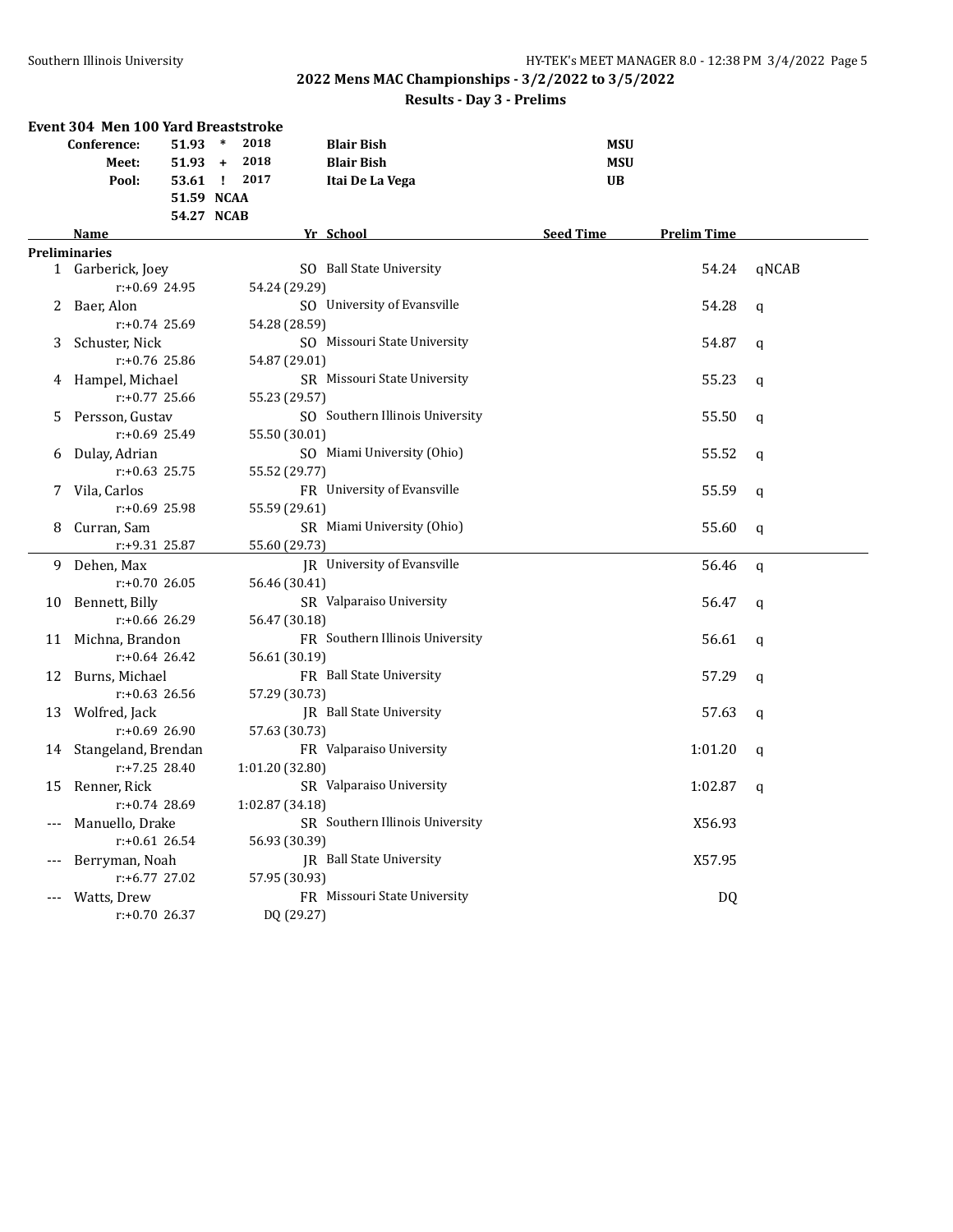| Event 305 Men 100 Yard Backstroke |                                |                   |                                        |                                        |             |  |  |
|-----------------------------------|--------------------------------|-------------------|----------------------------------------|----------------------------------------|-------------|--|--|
|                                   | Conference:<br>46.66           | $\ast$<br>2013    | <b>Jacob Hanson</b>                    | <b>EMU</b>                             |             |  |  |
|                                   | Meet:                          | $46.66 +$<br>2013 | Jacob Hanson                           | <b>EMU</b>                             |             |  |  |
|                                   | Pool:                          | 46.66 ! 2013      | <b>Jacob Miller</b>                    | <b>EMU</b>                             |             |  |  |
|                                   |                                | 44.94 NCAA        |                                        |                                        |             |  |  |
|                                   |                                | 47.77 NCAB        |                                        |                                        |             |  |  |
|                                   | <b>Name</b>                    |                   | Yr School                              | <b>Seed Time</b><br><b>Prelim Time</b> |             |  |  |
|                                   | <b>Preliminaries</b>           |                   |                                        |                                        |             |  |  |
|                                   | 1 Grosshans, Cole              |                   | SR Miami University (Ohio)             | 48.21                                  | q           |  |  |
|                                   | $r: +0.56$ 22.83               | 48.21 (25.38)     |                                        |                                        |             |  |  |
| 2                                 | Blazer, Owen                   |                   | SO Miami University (Ohio)             | 48.38                                  | q           |  |  |
|                                   | $r: +0.59$ 23.25               | 48.38 (25.13)     |                                        |                                        |             |  |  |
| 3                                 | Manning, Reece                 |                   | FR Ball State University               | 48.48                                  | q           |  |  |
|                                   | $r: +0.52$ 23.96               | 48.48 (24.52)     |                                        |                                        |             |  |  |
|                                   | 4 Hill, Robbie                 |                   | SO Missouri State University           | 48.62                                  | q           |  |  |
|                                   | $r: +0.57$ 23.15               | 48.62 (25.47)     |                                        |                                        |             |  |  |
| 5.                                | Cernek, Adam                   |                   | <b>IR</b> Southern Illinois University | 48.77                                  | q           |  |  |
|                                   | $r: +0.62$ 23.68               | 48.77 (25.09)     |                                        |                                        |             |  |  |
| 6                                 | Brodsky, Alex                  |                   | FR Southern Illinois University        | 49.02                                  | q           |  |  |
|                                   | $r: +0.59$ 24.09               | 49.02 (24.93)     |                                        |                                        |             |  |  |
| 7.                                | Pareja, Diego                  |                   | FR Miami University (Ohio)             | 49.05                                  | $\mathbf q$ |  |  |
|                                   | $r: +0.61$ 23.56               | 49.05 (25.49)     |                                        |                                        |             |  |  |
| 8                                 | Miller, Mason                  |                   | SO Miami University (Ohio)             | 49.30                                  | $\mathbf q$ |  |  |
|                                   | $r: +0.59$ 23.65               | 49.30 (25.65)     |                                        |                                        |             |  |  |
| 9                                 | Schlueter, Alex                |                   | SO Southern Illinois University        | 49.75                                  | q           |  |  |
|                                   | $r: +0.61$ 23.88               | 49.75 (25.87)     |                                        |                                        |             |  |  |
| 10                                | Miller, Fitz                   |                   | JR Miami University (Ohio)             | 50.05                                  | $\mathbf q$ |  |  |
|                                   | $r: +0.53$ 23.96               | 50.05 (26.09)     |                                        |                                        |             |  |  |
| 11                                | Pheifer, Ethan                 |                   | FR Ball State University               | 50.13                                  | q           |  |  |
|                                   | $r: +0.61$ 23.68               | 50.13 (26.45)     |                                        |                                        |             |  |  |
| 12                                | Guerra, Bruno                  |                   | FR Missouri State University           | 50.16                                  | q           |  |  |
|                                   | $r: +0.62$ 23.70               | 50.16 (26.46)     |                                        |                                        |             |  |  |
| 13                                | Leatherwood, Sam               |                   | <b>IR</b> University of Evansville     | 50.55                                  | q           |  |  |
|                                   | $r: +0.53$ 23.99               | 50.55 (26.56)     |                                        |                                        |             |  |  |
|                                   | 14 Gueiros, Pedro              |                   | JR Miami University (Ohio)             | 51.50                                  | q           |  |  |
|                                   | $r: +0.49$ 24.01               | 51.50 (27.49)     |                                        |                                        |             |  |  |
| 15                                | Eidson, Derek                  |                   | SR Valparaiso University               | 51.72                                  | q           |  |  |
|                                   | $r: +0.63$ 24.72               | 51.72 (27.00)     |                                        |                                        |             |  |  |
|                                   | 16 Jennings, Sam               |                   | SO Ball State University               | 51.81                                  | q           |  |  |
|                                   | $r.+0.52$ 25.17                | 51.81 (26.64)     |                                        |                                        |             |  |  |
| 17                                | Jaegers, Ian                   |                   | SO Valparaiso University               | 51.88                                  |             |  |  |
|                                   | $r: +0.55$ 24.85               | 51.88 (27.03)     |                                        |                                        |             |  |  |
| 18                                | Anderson, Logan                |                   | FR University of Evansville            | 52.22                                  |             |  |  |
|                                   | $r+0.56$ 25.11                 | 52.22 (27.11)     |                                        |                                        |             |  |  |
| 19                                | Stukerjurgen, Brek             |                   | FR Missouri State University           | 52.47                                  |             |  |  |
|                                   | $r: +0.55$ 25.27               | 52.47 (27.20)     |                                        |                                        |             |  |  |
| 20                                | Csuvarszki, Donat              |                   | SO Southern Illinois University        | 53.07                                  |             |  |  |
|                                   | $r: +0.69$ 25.27               | 53.07 (27.80)     |                                        |                                        |             |  |  |
|                                   | 21 Gutierrez Morales, Santiago |                   | FR Valparaiso University               | 55.91                                  |             |  |  |
|                                   | r:+0.75 27.06                  | 55.91 (28.85)     |                                        |                                        |             |  |  |
|                                   | Cameron, John                  |                   | SO Southern Illinois University        | X50.47                                 |             |  |  |
|                                   | r:+0.66 24.09                  | 50.47 (26.38)     |                                        |                                        |             |  |  |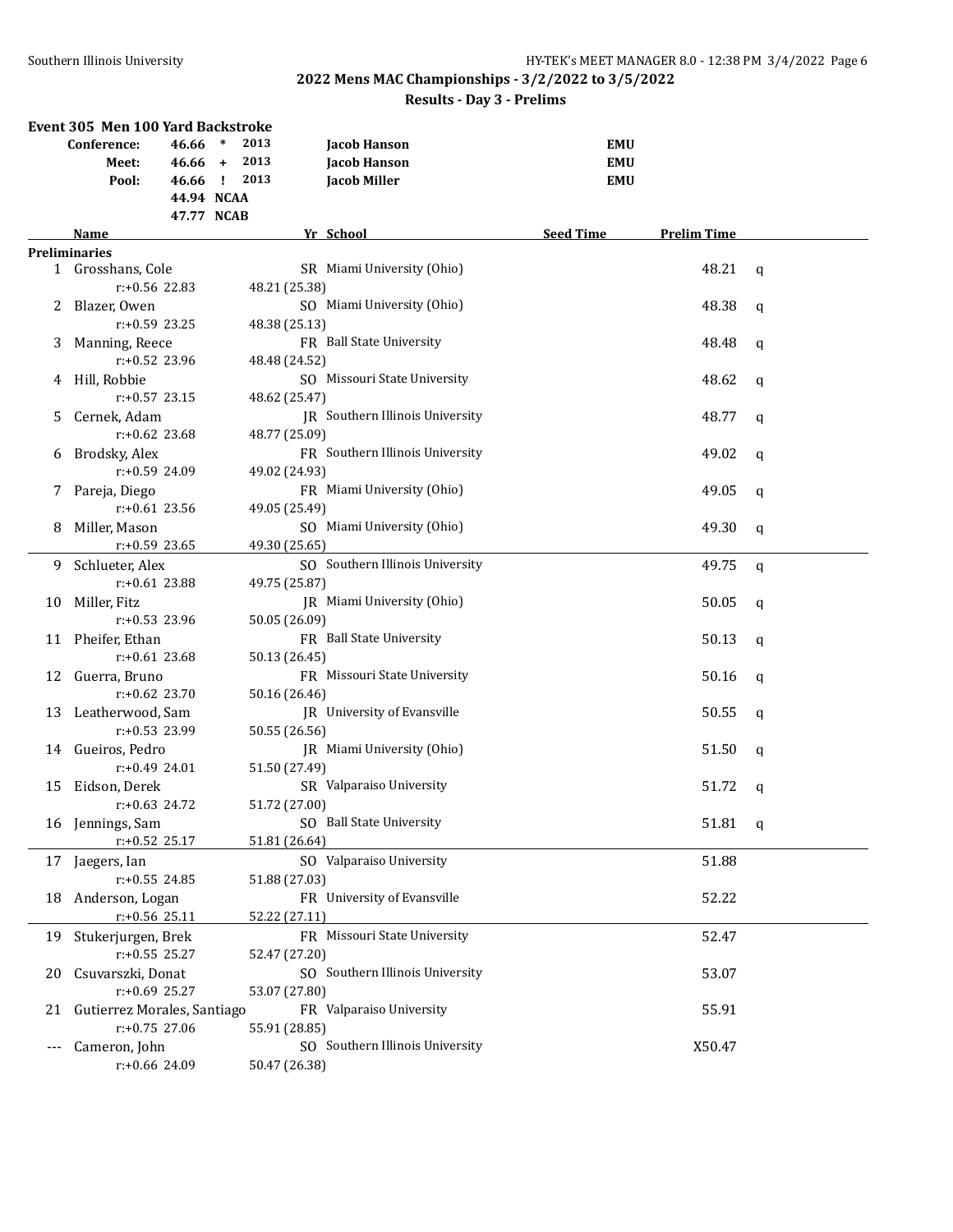#### **Results - Day 3 - Prelims**

#### **Scores - Men**

## Men - Team Rankings - Through Event 305

| 1. Miami University (Ohio)   | 301 | 2. Southern Illinois University | 255.5 |
|------------------------------|-----|---------------------------------|-------|
| 3. Missouri State University | 252 | 4. Ball State University        | 167.5 |
| 5. University of Evansville  | 108 | 6. Valparaiso University        | 78    |